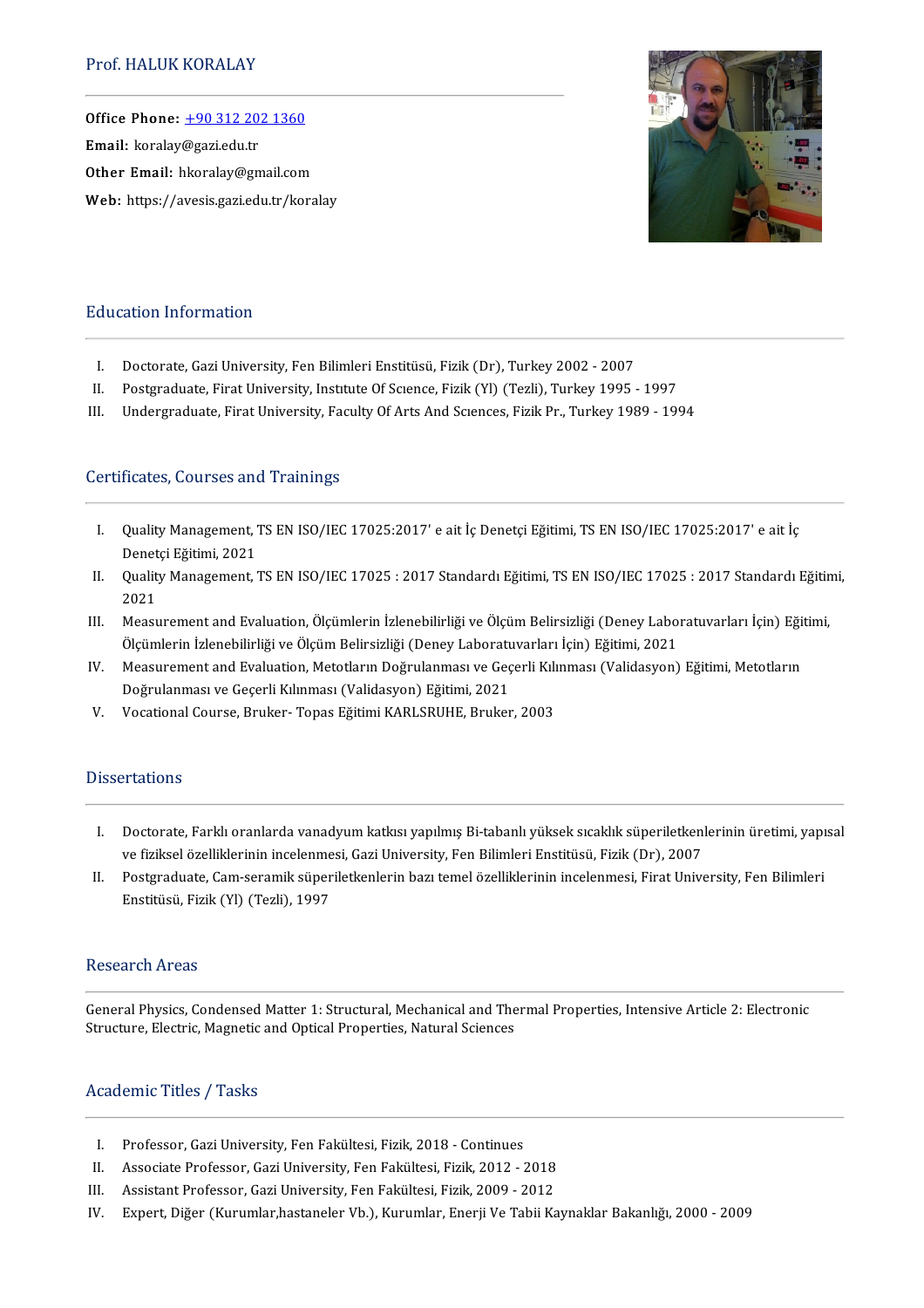V. Research Assistant, Firat University, Faculty Of Science, Department Of Physics, 1996 - 2000

## Academic and Administrative Experience

- cademic and Administrative Experience<br>I. Director of the Center, Gazi University, Rektörlük, Gazi Üniversitesi İyonlaştırıcı Olmayan Radyasyondan Korunma,<br>Iliyaylama ve Arectiuma Morkeri, CİBKUM 2020, Continues Director of the Center, Gazi University, Rektörlük, Gazi Üniver<br>Uygulama ve Araştırma Merkezi - GİRKUM, 2020 - Continues<br>Cazi University, Fen Fekültesi, 2018 - Continues I. Director of the Center, Gazi University, Rektörlül<br>Uygulama ve Araştırma Merkezi - GİRKUM, 2020<br>II. Gazi University, Fen Fakültesi, 2018 - Continues I I. Gazi University, Fen Fakültesi, 2018 - Continues<br>II. Gazi University, Fen Fakültesi, 2018 - Continues<br>III. Deputy Head of Department, Gazi University, Fen Fakültesi, Fizik, 2016 - Continues<br>IV. Gazi University, Fen Fa
- 
- II. Gazi University, Fen Fakültesi, 2018 Continues<br>III. Deputy Head of Department, Gazi University, Fen Fakültesi, Fiz<br>IV. Gazi University, Fen Fakültesi, Fizik Bölümü, 2015 Continues
- IV. Gazi University, Fen Fakültesi, Fizik Bölümü, 2015 Continues<br>Courses

- I. TERMAL ANALİZ METODLARININ UYGULAMALARI VE FİZİKSEL PRENSİPLERİ, Doctorate, 2012 2013, 2014 -2015,2015-2016,2016-2017,2017-2018,2019-2020,2020-2021 I. TERMAL ANALİZ METODLARININ UYGULAMALARI VE FİZİKSEL PRENSİPLERİ, Doctorate, 2012 - 2013, 2014 - 2015, 2015 - 2016, 2016 - 2017, 2017 - 2018, 2019 - 2020, 2020 - 2021<br>II. FİZİK LABORATUVARI III (DALGALAR VE OPTİK), Under
- 2015, 2015 2016, 2016 2017, 2017 2018,<br>FİZİK LABORATUVARI III (DALGALAR VE OPT<br>2018, 2018 2019, 2019 2020, 2020 2021<br>İs Sağlığı Ve Güyenliği, Undergreduate, 2012 II. FİZİK LABORATUVARI III (DALGALAR VE OPTİK), Undergraduate, 2013 - 2014, 2014 - 2015, 2016 - 2017, 2017<br>2018, 2018 - 2019, 2019 - 2020, 2020 - 2021<br>III. İş Sağlığı Ve Güvenliği, Undergraduate, 2013 - 2014, 2014 - 2015,
- 2018, 2018 2019, 2019 2020, 2020 2021<br>İş Sağlığı Ve Güvenliği, Undergraduate, 2013 2014, 2014 2015, 2016 2017, 2017 2018, 2018 2019, 2019 -<br>2020, 2020 2021 III. İş Sağlığı Ve Güvenliği, Undergraduate, 2013 - 2014, 2014 - 2015, 2016 - 2017, 2017 - 2018, 2018 - 2019, 2019 -<br>2020, 2020 - 2021<br>IV. Fizik, Undergraduate, 2011 - 2012, 2012 - 2013, 2013 - 2014, 2014 - 2015, 2015 - 20
- 2020, 2020 2021<br>Fizik, Undergraduate, 2011 2012, 2012<br>2018 2019, 2019 2020, 2020 2021<br>is SAČLIČLVE CÜVENLİČL Undergradı V. Fizik, Undergraduate, 2011 - 2012, 2012 - 2013, 2013 - 2014, 2014 - 2015, 2015 - 2016, 2016 - 2017, 2017 - 20<br>2018 - 2019, 2019 - 2020, 2020 - 2021<br>V. S. SAĞLIĞI VE GÜVENLİĞİ I, Undergraduate, 2016 - 2017, 2017 - 2018,
- 
- 2018 2019, 2019 2020, 2020 2021<br>V. İŞ SAĞLIĞI VE GÜVENLİĞİ I, Undergraduate, 2016 2017, 2017 2018, 2018 2019, 2019 2020, 2020 2021<br>VI. Fizik Laboratuvarı II (Elektrik), Undergraduate, 2015 2016, 2016 20 İŞ SAĞLIĞI VI<br>Fizik Laborat<br>2020 - 2021<br>Fizik Under VI. Fizik Laboratuvarı II (Elektrik), Undergraduate, 2015 - 2016, 2016 - 2017, 2017 - 2018, 2018 - 2019, 2019 - 2020,<br>2020 - 2021<br>VII. FİZİK, Undergraduate, 2014 - 2015, 2015 - 2016, 2016 - 2017, 2017 - 2018, 2018 - 2019, 2020 - 2021<br>VII. FİZİK, Undergraduate, 2014 - 2015, 2015 - 2016,<br>VIII. CAM SERAMİK YAPILAR, Doctorate, 2016 - 2017
- 
- VIII. CAM SERAMİK YAPILAR, Doctorate, 2016 2017<br>Advising Theses

- I. KORALAYH., InvestıgatıonOfElectrıcal,MagnetıcAndStructuralCharacterıstıcsOfMultı-WaledCarbonNanotube KORALAY H., Investigation Of Electrical, Magnetic And Structural Charles<br>Additive Mgb2 Superconductor, Doctorate, N.KAYA(Student), 2020 I. KORALAY H., Investigation Of Electrical, Magnetic And Structural Characteristics Of Multi-Walled Carbon Nanotub<br>Additive Mgb2 Superconductor, Doctorate, N.KAYA(Student), 2020<br>II. KORALAY H., The Investigation Of Thermal
- Additive Mgb2 Superconductor, Doctorate, N.KAYA(Stick)<br>KORALAY H., The Investigation Of Thermal, Mechanical<br>Glass Ceramics, Postgraduate, G.KILIÇ(Student), 2015<br>KORALAY H. Armi sartlar altinda ürtətilən özdes Au (n II. KORALAY H., The Investigation Of Thermal, Mechanical And Microstructural Properties Of Pbo+Se Doped Bscco<br>Glass Ceramics, Postgraduate, G.KILIÇ(Student), 2015<br>III. KORALAY H., Aynı şartlar altında ürtetilen özdeş Au/n-
- Glass Ceramics, Postgraduate, G.KILIÇ(Student), 2015<br>KORALAY H., Aynı şartlar altında ürtetilen özdeş Au/n-Si(100) Schottky diyotlarda karakteristik parametrelerin<br>belirlenmesi, Postgraduate, K.BENGİN(Student), 2015 III. KORALAY H., Aynı şartlar altında ürtetilen özdeş Au/n-Si(100) Schottky diyotlarda karakteristik parametrelerin<br>belirlenmesi, Postgraduate, K.BENGİN(Student), 2015<br>IV. KORALAY H., OFCu0Cu0,2Bi1,8Sr2Ca2Cu3-xZnxO10+δ cam
- belirlenmesi, Postgraduate, K.BENGİN(Student), 2015<br>KORALAY H., OFCu0Cu0,2Bi1,8Sr2Ca2Cu3-xZnxO10+δ cam seramikyap<br>özelliklerinin araştırılması, Postgraduate, Ö.HİÇYILMAZ(Student), 2014<br>KORALAY H. Tin substitution effect o V. KORALAY H., OFCu0Cu0,2Bi1,8Sr2Ca2Cu3-xZnxO10+6 cam seramikyapısının termal, mikrosertlik ve mikroyapıs<br>özelliklerinin araştırılması, Postgraduate, Ö.HİÇYILMAZ(Student), 2014<br>V. KORALAY H., Tin substitution effect on the
- özelliklerinin araştırılması, Postgraduate, Ö.HİÇYILMAZ(Student), 2014<br>KORALAY H., Tin substitution effect on the thermal, structural, mechanical, electrical and magnetic properties of<br>Bi1.75Pb0.25Sr2Ca2Cu3-xSnx010+? super

# Articles Published in Journals That Entered SCI, SSCI and AHCI Indexes

- I. The Nucleation Effect of PbSe Additive on Bi2Sr2CaCu2O delta Glass Ceramics The Nucleation Effect of PbSe Additive on Bi2Sr2CaCu2O of<br>CAVDAR Ş., Deniz E., TURAN N., Tasci A. T. , ÖZTÜRK Ö., Koralay H. The Nucleation Effect of PbSe Additive on Bi2Sr:<br>CAVDAR S., Deniz E., TURAN N., Tasci A. T. , ÖZTÜRK Ö.,<br>GLASS AND CERAMICS, 2022 (Journal Indexed in SCI) CAVDAR S., Deniz E., TURAN N., Tasci A. T. , ÖZTÜRK Ö., Koralay H.<br>GLASS AND CERAMICS, 2022 (Journal Indexed in SCI)<br>II. Effects of subzero treatments on the mechanical properties of the sae 4140 steel<br>SAHIN L. Hoke C. Cin
- GLASS AND CERAMICS, 2022 (Journal Indexed in SCI)<br><mark>Effects of subzero treatments on the mechanical prope</mark><br>ŞAHİN İ., Hoke G., Cinici H., FINDIK T., KORALAY H., ARABACI U.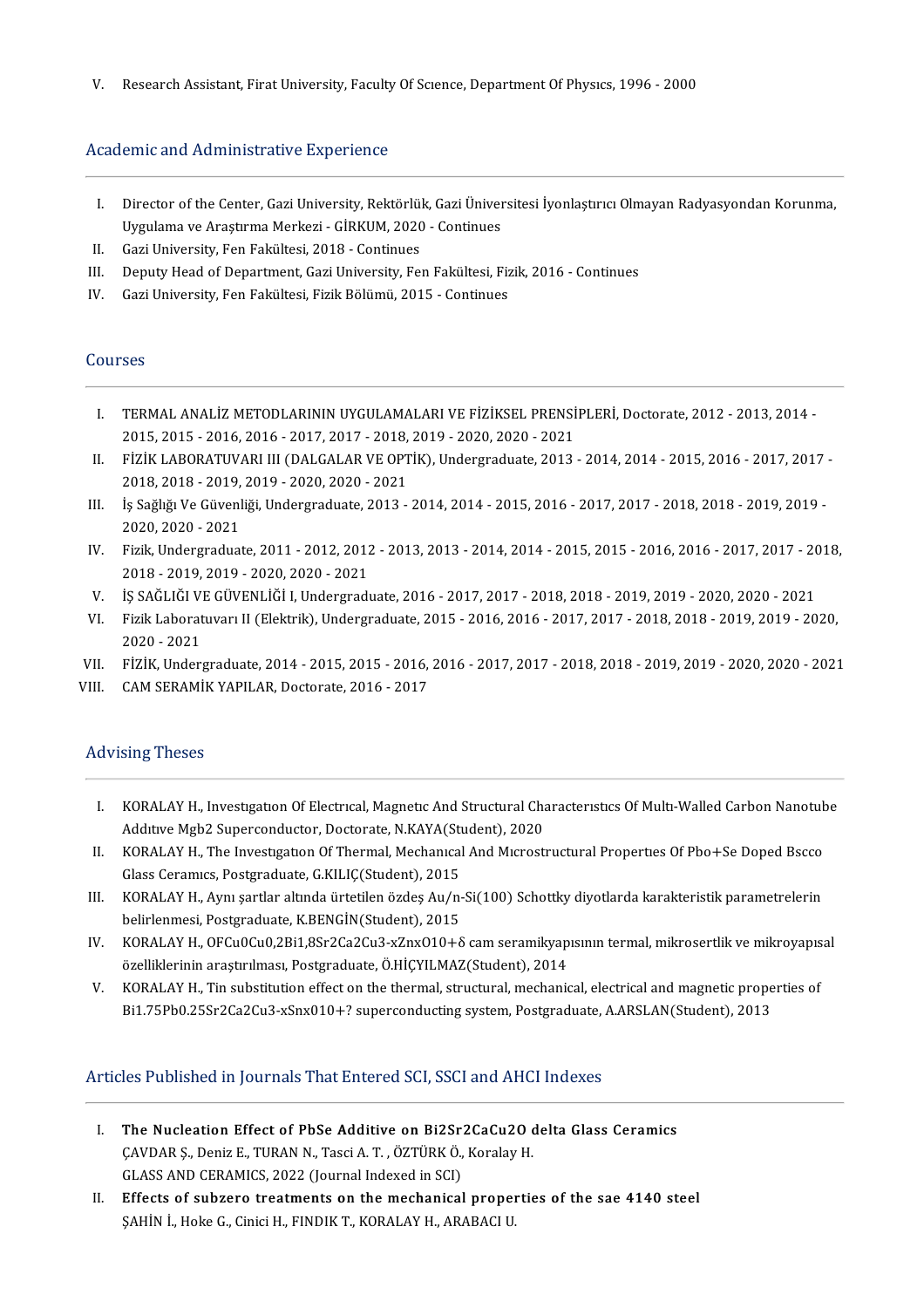Materiali in Tehnologije, vol.53, no.4, pp.489-494, 2019 (Journal Indexed in SCI Expanded)

- III. Comparison of Vickers microhardness of undoped and Ru doped BSCCO glass ceramic materials Materiali in Tehnologije, vol.53, no.4, pp.489-494, 2019 (Journal Indexed in<br>Comparison of Vickers microhardness of undoped and Ru doped E<br>Ozturk O., Asikuzun E., Tasci A. T. , Gokcen T., Ada H., KORALAY H., Cavdar Ş.<br>JOUP JOURNAL OF MATERIALS SCIENCE-MATERIALS IN ELECTRONICS, vol.29, no.5, pp.3957-3966, 2018 (Journal Indexed in SCI) Ozturk O., Asiku:<br>JOURNAL OF MA<br>Indexed in SCI)<br>Experimental JOURNAL OF MATERIALS SCIENCE-MATERIALS IN ELECTRONICS, vol.29, no.5, pp.3957-3966, 2018<br>Indexed in SCI)<br>IV. Experimental and theoretical approaches for magnetic, superconducting and structural<br>characterization of Bi(1.75)
- Indexed in SCI)<br>Experimental and theoretical approaches for magnetic, superconducting and structura<br>characterization of Bi(1.75)Pb(0.2)5Sr(2)Ca(2)Cu(3-x)Sn(x)O(10+y) glass ceramics<br>Koraky H. Caydar S. Arclan A. Östürk Ö. T characterization of Bi(1.75)Pb(0.2)5Sr(2)Ca(2)Cu(3-x)Sn(x)O(10+y) glass ceramics<br>Koralay H., Çavdar Ş., Arslan A., Öztürk Ö., Taşçı A. T., Tuğluoğlu N. characterization of Bi(1.75)Pb(0.2)5Sr(2)Ca(2)Cu(3-x<br>Koralay H., Çavdar Ş., Arslan A., Öztürk Ö., Taşçı A. T. , Tuğluoğl<br>CRYOGENICS, vol.88, pp.17-21, 2017 (Journal Indexed in SCI)<br>Improvement of diode peremeters in Al/n S Koralay H., Çavdar Ş., Arslan A., Öztürk Ö., Taşçı A. T. , Tuğluoğlu N.<br>CRYOGENICS, vol.88, pp.17-21, 2017 (Journal Indexed in SCI)<br>V. Improvement of diode parameters in Al/n-Si Schottky diodes with Coronene interlayer usi
- CRYOGENICS, vol.88, pp.17-21, 2017 (Journ<br>Improvement of diode parameters in a<br>variation of the illumination intensity<br>PAKMA O. CAVDAR S. KORALAV H. TUČUJI Improvement of diode parameters in Al/n-Si Schottky dio<br>variation of the illumination intensity<br>PAKMA O., ÇAVDAR Ş., KORALAY H., TUĞLUOĞLU N., YÜKSEL Ö. F.<br>puvsica P. CONDENSED MATTER vol£27. pp.1.6.2017 (Journal) variation of the illumination intensity<br>PAKMA O., ÇAVDAR Ş., KORALAY H., TUĞLUOĞLU N., YÜKSEL Ö. F.<br>PHYSICA B-CONDENSED MATTER, vol.527, pp.1-6, 2017 (Journal Indexed in SCI) PAKMA O., ÇAVDAR Ş., KORALAY H., TUĞLUOĞLU N., YÜKSEL Ö. F.<br>PHYSICA B-CONDENSED MATTER, vol.527, pp.1-6, 2017 (Journal Indexed in SCI)<br>VI. Effect of self and dual-curing on degree of conversion and crosslink density of dua
- PHYSICA B-CO<br>Effect of self<br>up materials<br>Karaka D- Vild Effect of self and dual-curing on degree of conversion<br>up materials<br>Karakış D., Yıldırım Biçer A. Z. , Doğan A., Koralay H., Çavdar Ş.<br>JOUPMAL OF PROSTHODONTIC RESEARCH vol 61 no 2 np 211

**up materials**<br>Karakış D., Yıldırım Biçer A. Z. , Doğan A., Koralay H., Çavdar Ş.<br>JOURNAL OF PROSTHODONTIC RESEARCH, vol.61, no.2, pp.210-216, 2017 (Journal Indexed in SCI) Karakış D., Yıldırım Biçer A. Z. , Doğan A., Koralay H., Çavdar Ş.<br>JOURNAL OF PROSTHODONTIC RESEARCH, vol.61, no.2, pp.210-216, 2017 (Journal Indexed in SCI)<br>VII. Detailed Analysis of Device Parameters by Means of Diff

- JOURNAL OF PROSTHODONTIC RESEARCH, vol.61, no<br>Detailed Analysis of Device Parameters by Mea<br>TUĞLUOĞLU N., KORALAY H., Akgul K. B. , ÇAVDAR Ş.<br>JOURNAL OF ELECTRONIC MATERIALS xral4E no 9 x Detailed Analysis of Device Parameters by Means of Different Techniques in Schottky I<br>TUĞLUOĞLU N., KORALAY H., Akgul K. B. , ÇAVDAR Ş.<br>JOURNAL OF ELECTRONIC MATERIALS, vol.45, no.8, pp.3859-3865, 2016 (Journal Indexed in JOURNAL OF ELECTRONIC MATERIALS, vol.45, no.8, pp.3859-3865, 2016 (Journal Indexed in SCI)
- TUĞLUOĞLU N., KORALAY H., Akgul K. B. , ÇAVDAR Ş.<br>JOURNAL OF ELECTRONIC MATERIALS, vol.45, no.8, pp.3859-3865, 2016 (Journal Indexed in SCI)<br>VIII. Laterally Inhomogeneous Barrier Analysis Using Capacitance-Voltage Char Çavdar Ş., Tuğluoğlu N., Akgul K. B., Koralay H. Fabricated Schottky Diodes<br>Çavdar Ş., Tuğluoğlu N., Akgul K. B. , Koralay H.<br>JOURNAL OF ELECTRONIC MATERIALS, vol.45, no.8, pp.3908-3913, 2016 (Journal Indexed in SCI)<br>Experimental and theoratical annreaches on thermal and

Cavdar Ș., Tuğluoğlu N., Akgul K. B. , Koralay H.<br>JOURNAL OF ELECTRONIC MATERIALS, vol.45, no.8, pp.3908-3913, 2016 (Journal Indexed in SCI)<br>IX. Experimental and theoretical approaches on thermal and structural properties JOURNAL OF ELE<br><mark>Experimental a</mark><br>glass ceramics<br><sup>Korolou H. Higril</sup> Experimental and theoretical approaches on the<br>glass ceramics<br>Koralay H., Hicyilmaz O., Cavdar Ş., Ozturk O., Tasci A. T.<br>MATERIALS SCIENCE POLAND, vol 34, no 1, np 35, 32, 3 **glass ceramics**<br>Koralay H., Hicyilmaz O., Cavdar Ș., Ozturk O., Tasci A. T.<br>MATERIALS SCIENCE-POLAND, vol.34, no.1, pp.25-32, 2016 (Journal Indexed in SCI)

Koralay H., Hicyilmaz O., Cavdar Ş., Ozturk O., Tasci A. T.<br>MATERIALS SCIENCE-POLAND, vol.34, no.1, pp.25-32, 2016 (Journal Indexed in SCI)<br>X. A study on nucleation, crystallization kinetics, microstructure and mechanical MATERIALS SCIENCE-POLAND, vol.34, no.1, pp<br>A study on nucleation, crystallization kino<br>partial substituted BSCCO glass ceramics<br>Otturk O. Colsen T. Couder S. KORALAY H. To A study on nucleation, crystallization kinetics, m<br>partial substituted BSCCO glass ceramics<br>Ozturk O., Gokcen T., Cavdar Ş., KORALAY H., Tasci A. T.<br>JOUPNAL OF THEPMAL ANALYSIS AND CALOPIMETPY partial substituted BSCCO glass ceramics<br>Ozturk O., Gokcen T., Cavdar Ş., KORALAY H., Tasci A. T.<br>JOURNAL OF THERMAL ANALYSIS AND CALORIMETRY, vol.123, no.2, pp.1073-1082, 2016 (Journal Indexed in<br>SCD

Oztui<br>JOUR<br>SCI)<br>Stru JOURNAL OF THERMAL ANALYSIS AND CALORIMETRY, vol.123, no.2, pp.1073-1082, 2016 (Journal Indexed in<br>SCI)<br>XI. Structural, electrical and mechanical properties of selenium doped thallium based high-temperature<br>superatoryled t

SCI)<br>Structural, electri<br>superconductors<br>Caydar S. Kal N. KC Structural, electrical and mechanical properties of selen<br>superconductors<br>Cavdar Ş., Kol N., KORALAY H., Ozturk O., Asikuzun E., Tasci A. T.<br>CRYOCENICS, vol 72, nn 1, 7, 2016 (Journal Indoved in SCD)

superconductors<br>Cavdar Ş., Kol N., KORALAY H., Ozturk O., Asikuzun E., Tasci A. T.<br>CRYOGENICS, vol.73, pp.1-7, 2016 (Journal Indexed in SCI)

Cavdar Ş., Kol N., KORALAY H., Ozturk O., Asikuzun E., Tasci A. T.<br>CRYOGENICS, vol.73, pp.1-7, 2016 (Journal Indexed in SCI)<br>XII. Analysis of inhomogeneous device parameters using current-voltage characteristics of ide CRYOGENICS, vol.73, pp.1-7, 2016 (Journa<br>Analysis of inhomogeneous device pa<br>prepared lateral Schottky structures<br>Tuglueght M. Koralay H. Akarl K. B. Cord Analysis of inhomogeneous device param<br>prepared lateral Schottky structures<br>Tugluoglu N., Koralay H., Akgul K. B. , Cavdar Ş.<br>INDIAN IOURNAL OF PHYSICS VOL90 no 1 nn prepared lateral Schottky structures<br>Tugluoglu N., Koralay H., Akgul K. B. , Cavdar Ş.<br>INDIAN JOURNAL OF PHYSICS, vol.90, no.1, pp.43-48, 2016 (Journal Indexed in SCI)<br>Analysis of the Hamaganaays Interface State Dansity of

Tugluoglu N., Koralay H., Akgul K. B. , Cavdar Ş.<br>INDIAN JOURNAL OF PHYSICS, vol.90, no.1, pp.43-48, 2016 (Journal Indexed in SCI)<br>XIII. Analysis of the Homogeneous Interface State Density of Identically Prepared Schot INDIAN JOURNAL OF PHYSICS, vol.90, no.1, pp.43-48, 2016 (<br>Analysis of the Homogeneous Interface State Density<br>with Nano-Size Oxide Layer by Hill-Coleman Method<br>Karaky H. Tuğluoğlu N. Akgul K. B. Caydar S

Analysis of the Homogeneous Interface S<br>with Nano-Size Oxide Layer by Hill-Colem<br>Koralay H., Tuğluoğlu N., Akgul K. B. , Çavdar Ş.<br>JOUPNAL OF NANOELECTPONICS AND OPTOEL with Nano-Size Oxide Layer by Hill-Coleman Method<br>Koralay H., Tuğluoğlu N., Akgul K. B. , Çavdar Ş.<br>JOURNAL OF NANOELECTRONICS AND OPTOELECTRONICS, vol.10, no.2, pp.195-199, 2015 (Journal Indexed in<br>SCI) Koralay H., Tuğluoğlu N., Akgul K. B., Cavdar S. JOURNAL OF NANOELECTRONICS AND OPTOELECTRONICS, vol.10, no.2, pp.195-199, 2015 (Journal Ind<br>SCI)<br>XIV. Effect of Zn content on microstructure and mechanical performance in Bi1.8Sr2Ca2Cu3.2-<br>X<sup>7</sup>NVO10 Lokin glass caramis

SCI)<br>Effect of Zn content on micros<br>xZnxO10+delta glass ceramic<br>Korsky H. Higglman O. Caydan S. Effect of Zn content on microstructure and mechanical perf<br>xZnx010+delta glass ceramic<br>Koralay H., Hicyilmaz O., Cavdar Ş., Asikuzun E., Tasci A. T. , Ozturk O.<br>JOUPMAL OE MATERIALS SCIENCE MATERIALS IN ELECTRONICS ve

**xZnxO10+delta glass ceramic**<br>Koralay H., Hicyilmaz O., Cavdar Ş., Asikuzun E., Tasci A. T. , Ozturk O.<br>JOURNAL OF MATERIALS SCIENCE-MATERIALS IN ELECTRONICS, vol.25, no.7, pp.3116-3126, 2014 (Journal Koralay H., Hicy<br>JOURNAL OF M<br>Indexed in SCI)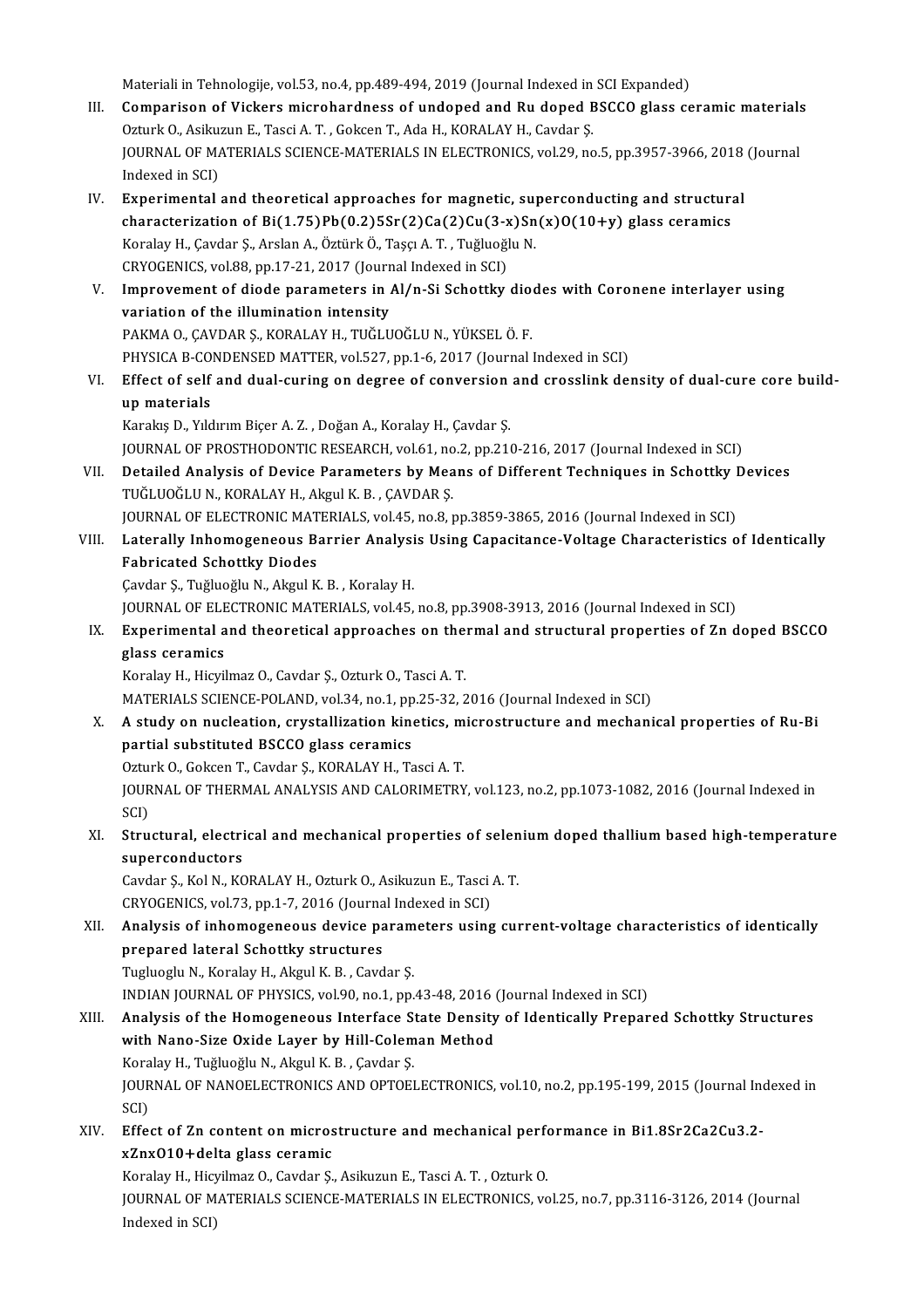XV. Structural andmechanical characterization of Bi1.75Pb0.25Sr2Ca2Cu3-xSnxO10+y superconductor Structural and mechanical characterization<br>ceramics using Vickers microhardness test<br>Karaku H. Arakan A. Gardar S. Orturk O. Asilum Structural and mechanical characterization of Bi1.75Pb0.25Sr2Ca<br>ceramics using Vickers microhardness test<br>Koralay H., Arslan A., Cavdar Ş., Ozturk O., Asikuzun E., Gunen A., Tasci A. T.<br>JOUPMAL OF MATERIALS SCIENCE MATERIA ceramics using Vickers microhardness test<br>Koralay H., Arslan A., Cavdar Ș., Ozturk O., Asikuzun E., Gunen A., Tasci A. T.<br>JOURNAL OF MATERIALS SCIENCE-MATERIALS IN ELECTRONICS, vol.24, no.11, pp.4270-4278, 2013 (Journal Indexed in SCI) JOURNAL OF MATERIALS SCIENCE-MATERIALS IN ELECTRONICS, vol.24, no.11, pp.4270-4278, 2013 (J.<br>Indexed in SCI)<br>XVI. Effect of vanadium substitution on the microstructural and superconducting properties of<br>T12B22C22 xWyCu2Ov Indexed in SCI)<br>Effect of vanadium substitution on the r<br>Tl2Ba2Ca2-xVxCu3Oy superconductors<br>Erbilon E. Caydar S. KOPALAY H. Gunan A Effect of vanadium substitution on the<br>Tl2Ba2Ca2-xVxCu3Oy superconductor:<br>Erbilen E., Cavdar Ş., KORALAY H., Gunen A.<br>PHYSICA P. CONDENSED MATTER, vol.413 Tl2Ba2Ca2-xVxCu3Oy superconductors<br>Erbilen E., Cavdar Ş., KORALAY H., Gunen A.<br>PHYSICA B-CONDENSED MATTER, vol.413, pp.36-39, 2013 (Journal Indexed in SCI)<br>The Effect of PhSe Addition on the Mechanical Properties of Bi 221 Erbilen E., Cavdar Ş., KORALAY H., Gunen A.<br>PHYSICA B-CONDENSED MATTER, vol.413, pp.36-39, 2013 (Journal Indexed in SCI)<br>XVII. The Effect of PbSe Addition on the Mechanical Properties of Bi-2212 Superconductors PHYSICA B-CONDENSED MATTER, vol.413, pp.36-39, 2013 (Journal Propertical Propertical Propertical Propertical Propertical Propertical Propertical Propertical Propertical Propertical Propertical Propertical Propertical Prope JOURNAL OF SUPERCONDUCTIVITY AND NOVEL MAGNETISM, vol.25, no.7, pp.2297-2307, 2012 (Journal Indexed<br>in SCI) Cavdar S., Deniz E., KORALAY H., Ozturk O., Erdem M., Gunen A. JOURNAL OF SUPERCONDUCTIVITY AND NOVEL MAGNETISM, vol.25, no.7, pp.2297-2307, 2012 (Journal Indexed<br>in SCI)<br>XVIII. Crystallization kinetic studies on Bi(1.75)Pb(0.25)Sr(2)Ca(2)Cu(3-x)SnxO(delta) glass-ceramic by<br>using nonin SCI)<br>Crystallization kinetic studies on<br>using non-isothermal technique<br>Arslan A. Karslau H. Gaudar S. Guns Crystallization kinetic studies on Bi(<br>using non-isothermal technique<br>Arslan A., Koralay H., Cavdar Ş., Gunen A.<br>JOUPMAL OF NON CRYSTALLINE SOLIDS using non-isothermal technique<br>Arslan A., Koralay H., Cavdar Ş., Gunen A.<br>JOURNAL OF NON-CRYSTALLINE SOLIDS, vol.358, no.9, pp.1190-1195, 2012 (Journal Indexed in SCI) Arslan A., Koralay H., Cavdar Ș., Gunen A.<br>JOURNAL OF NON-CRYSTALLINE SOLIDS, vol.358, no.9, pp.1190-1195, 2012 (Journal Indexed in St.<br>XIX. Effect of Vanadium Substitution on the Dielectric Properties of Glass Ceramic **JOURNAL OF NON-<br>Effect of Vanadii<br>Superconductor**<br>Caydan S. KOBALA Effect of Vanadium Substitutic<br>Superconductor<br>Cavdar Ş., KORALAY H., Altindal Ş.<br>JOUPNAL OF LOW TEMPERATURE Superconductor<br>Cavdar Ş., KORALAY H., Altindal Ş.<br>JOURNAL OF LOW TEMPERATURE PHYSICS, vol.164, pp.102-114, 2011 (Journal Indexed in SCI)<br>Kinetics of non-isothermal crystallization of Bi2Sr2Ca2Cu2, xSpxQ10 Ldelta glass, ser Cavdar Ş., KORALAY H., Altindal Ş.<br>JOURNAL OF LOW TEMPERATURE PHYSICS, vol.164, pp.102-114, 2011 (Journal Indexed in SCI)<br>XX. Kinetics of non-isothermal crystallization of Bi3Sr2Ca2Cu3-xSnxO10+delta glass-ceramics<br>KORALAY **JOURNAL OF LOW TEMPERATURE I<br>Kinetics of non-isothermal crys<br>KORALAY H., Cavdar Ş., Aksan M. A.<br>PHYSICA P. CONDENSED MATTED.** Kinetics of non-isothermal crystallization of Bi3Sr2Ca2Cu3-xSnx010+delta glass-cer<br>KORALAY H., Cavdar Ş., Aksan M. A.<br>PHYSICA B-CONDENSED MATTER, vol.405, no.23, pp.4801-4805, 2010 (Journal Indexed in SCI)<br>The electrical t XXI. The electrical transport properties and Hall effect measurements on a (TBCCO) superconductor<br>Cavdar S., Yakuphanoglu F., KORALAY H., Gunen A. PHYSICA B-CONDENSED MATTER, vol.405, no.23, p<br>The electrical transport properties and Hall<br>Cavdar Ş., Yakuphanoglu F., KORALAY H., Gunen A.<br>PHYSICA C SUPERCONDUCTIVITY AND ITS APPLIC PHYSICA C-SUPERCONDUCTIVITY AND ITS APPLICATIONS, vol.434, no.1, pp.85-89, 2006 (Journal Indexed in SCI) XXII. Frequency-dependent dielectric characteristics of Tl-Ba-Ca-Cu-O bulk superconductor Cavdar Ş., Koralay H., Tugluoglu N., Gunen A. Frequency-dependent dielectric characteristics of Tl-Ba-Ca-Cu-O bulk superconductor<br>Cavdar Ş., Koralay H., Tugluoglu N., Gunen A.<br>SUPERCONDUCTOR SCIENCE & TECHNOLOGY, vol.18, no.9, pp.1204-1209, 2005 (Journal Indexed in SC XXIII. Investigation of odd-order harmonic susceptibilities of a bulk Tl2Ba2Ca2Cu3O10 superconductors<br>using critical state approach SUPERCONDUCTOR SCIENCE & T<br>Investigation of odd-order has<br>using critical state approach Aksu E., Gencer A., Calınlı N., Koralay H., Cavdar Ş. using critical state approach<br>Aksu E., Gencer A., Calınlı N., Koralay H., Cavdar Ş.<br>PHYSICA B-CONDENSED MATTER, vol.363, pp.158-165, 2005 (Journal Indexed in SCI)<br>Crystalliration kinatiss of Bi1 7V0 25x2Co2Cv2Oy glass, ser Aksu E., Gencer A., Calınlı N., Koralay H., Cavdar Ş.<br>PHYSICA B-CONDENSED MATTER, vol.363, pp.158-165, 2005 (Journal In<br>XXIV. Crystallization kinetics of Bi1.7V0.3Sr2Ca2Cu3Ox glass-ceramic<br>KORALAY H. Valunbanesul E. Cavdar PHYSICA B-CONDENSED MATTER, vol.363, pp.158-165, 200<br>Crystallization kinetics of Bi1.7V0.3Sr2Ca2Cu3Ox gla<br>KORALAY H., Yakuphanoglu F., Cavdar Ş., Gunen A., Aksu E.<br>PHYSICA R. CONDENSED MATTER, vol.355, pp.64.71, 2005 Crystallization kinetics of Bi1.7V0.3Sr2Ca2Cu3Ox glass-ceramic<br>KORALAY H., Yakuphanoglu F., Cavdar Ş., Gunen A., Aksu E.<br>PHYSICA B-CONDENSED MATTER, vol.355, pp.64-71, 2005 (Journal Indexed in SCI) KORALAY H., Yakuphanoglu F., Cavdar Ş., Gunen A., Aksu E.<br>PHYSICA B-CONDENSED MATTER, vol.355, pp.64-71, 2005 (Journal Indexed in SCI)<br>XXV. Microstructural, thermal, and electrical properties of Bi1.7V0.3Sr2Ca2Ca3Ox glass-PHYSICA B-CONDE<br>Microstructural,<br>superconductor<br>Kayad T. Calinli N. Microstructural, thermal, and electrical properties of Bi1.7V0.3Sr2C<br>superconductor<br>Kayed T., Calinli N., Aksu E., Koralay H., Gunen A., Ercan I., Akturk S., Cavdar Ş.<br>CRYSTAL RESEARCH AND TECHNOLOCY Vel 39, no 12, np 1063 superconductor<br>Kayed T., Calinli N., Aksu E., Koralay H., Gunen A., Ercan I., Akturk S., Cavdar Ş.<br>CRYSTAL RESEARCH AND TECHNOLOGY, vol.39, no.12, pp.1063-1069, 2004 (Journal Indexed in SCI)

# Articles Published in Other Journals

- Itticles Published in Other Journals<br>I. A NOVEL DEVICE BEHAVIOR OF Al/Coronene/n-GaAs/In ORGANICBASED SCHOTTKY BARRIER DIODE<br>AKIN ÜL VÜKSEL Ö E. PAKMA O. KORALAV H. GAVDAR S. TUĞLUQĞLU N A NOVEL DEVICE BEHAVIOR OF Al/Coronene/n-GaAs/In ORGANIC<br>AKIN Ü., YÜKSEL Ö. F. , PAKMA O., KORALAY H., ÇAVDAR Ş., TUĞLUOĞLU N.<br>Nav Materials Compounds and Annlisations vol 3-no 1-nn 15-22-2019 (B A NOVEL DEVICE BEHAVIOR OF Al/Coronene/n-GaAs/In ORGANICBASED SCHOTTKY BARRIER DIODI<br>AKIN Ü., YÜKSEL Ö. F. , PAKMA O., KORALAY H., ÇAVDAR Ş., TUĞLUOĞLU N.<br>New Materials, Compounds and Applications, vol.3, no.1, pp.15-22, 2
- AKIN Ü., YÜKSEL Ö. F. , PAKMA O., KORALAY H., ÇAVDAR Ş., TUĞLUOĞLU N.<br>New Materials, Compounds and Applications, vol.3, no.1, pp.15-22, 2019 (Refereed Journals of Other Institutions)<br>II. FARKLI ORANLARDA PbO VE Se KATKISIN New Materials, Compounds and<br>FARKLI ORANLARDA PbO VI<br>ISIL ÖZELLİKLERİNE ETKİSİ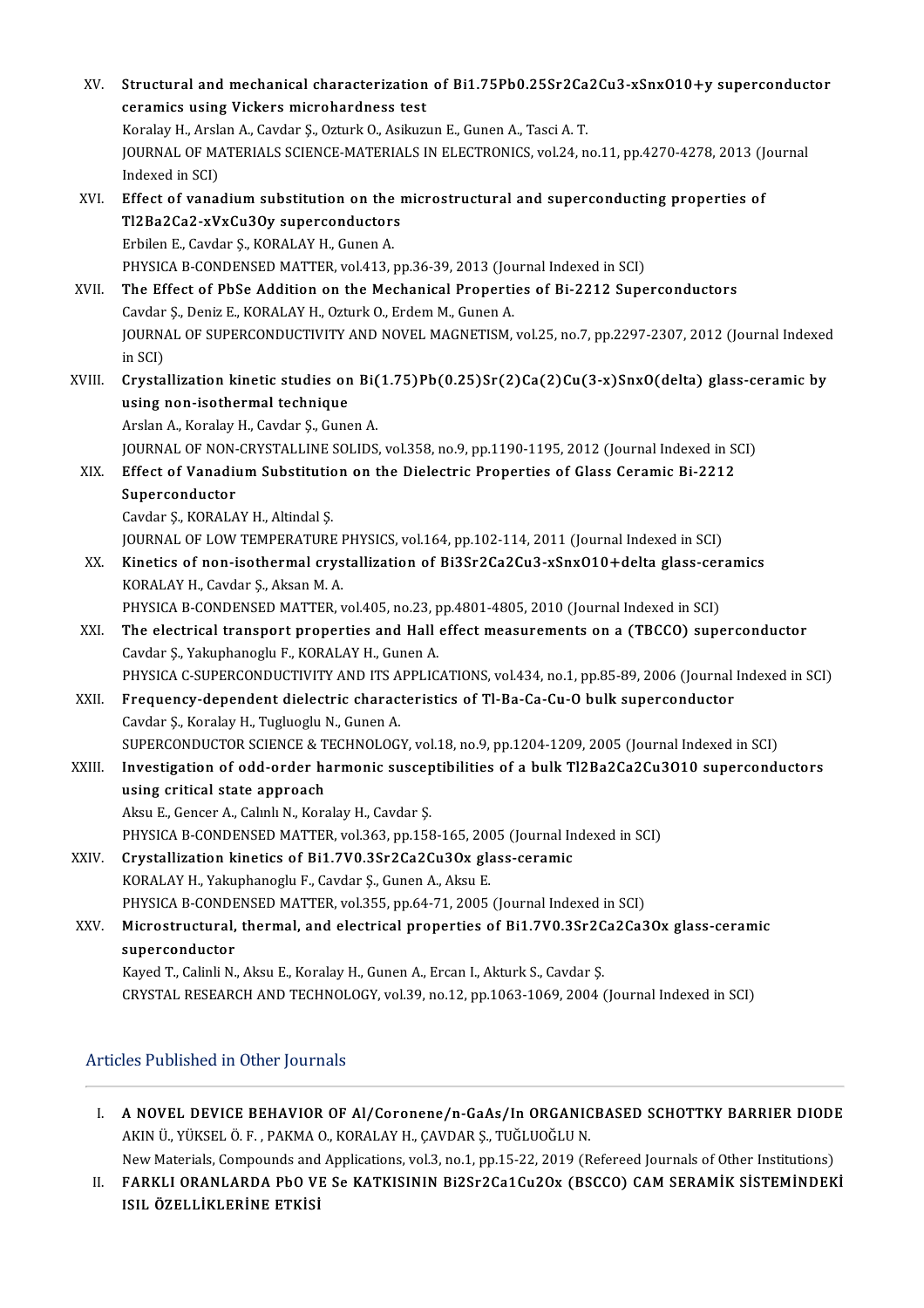KORALAY H., KILIÇ G., TUĞLUOĞLU N., ÇAVDAR Ş.

KORALAY H., KILIÇ G., TUĞLUOĞLU N., ÇAVDAR Ş.<br>Gazi Üniversitesi Fen Bilimleri Dergisi Part C: Tasarım ve Teknoloji, vol.5, no.1, pp.91-98, 2017 (Other Refereed KORALAY H., KILIÇ<br>Gazi Üniversitesi Fe<br>National Journals)<br>Analygia of bonn Gazi Üniversitesi Fen Bilimleri Dergisi Part C: Tasarım ve Teknoloji, vol.5, no.1, pp.91-98, 2017 (Othe<br>National Journals)<br>III. Analysis of hopping conduction and space charge limited currents in nearly ideal metal<br>asmicon

# National Journals)<br><mark>Analysis of hopping cont</mark><br>semiconductor contacts<br>Koralav H. Tuğluoğlu N. Kö Analysis of hopping conduction and space ch<br>semiconductor contacts<br>Koralay H., Tuğluoğlu N., Kübra Bengi A., Çavdar Ş.<br>Cari University Journal of Ssiense vol 27 no 2, np 6

semiconductor contacts<br>Koralay H., Tuğluoğlu N., Kübra Bengi A., Çavdar Ş.<br>Gazi University Journal of Science, vol.27, no.3, pp.901-907, 2014 (Refereed Journals of Other Institutions)

# Refereed Congress / Symposium Publications in Proceedings

| Ι.    | Investigation Of Impedance Spectroscopy Of Cadmium Doped Zno Thin Films Produced By The Silar                                                                                                                                         |
|-------|---------------------------------------------------------------------------------------------------------------------------------------------------------------------------------------------------------------------------------------|
|       | Method<br>TURAN B., ÇAVDAR Ş., TURAN N., KORALAY H., TUĞLUOĞLU N.                                                                                                                                                                     |
|       | INTERNATIONAL MARMARA SCIENCES CONGRESS IMASCON 2021 AUTUMN, Turkey, 10 - 11 December 2021                                                                                                                                            |
| Н.    | Effect Of Znco2o4 Nanoparticle Doping, Produced By The Sol-Jel Method, On The Electrical                                                                                                                                              |
|       | Properties Of Gelatin Thin Films                                                                                                                                                                                                      |
|       | DEMİRÖLMEZ Y., TURAN N., ÇAVDAR Ş., KORALAY H., TUĞLUOĞLU N.                                                                                                                                                                          |
| III.  | INTERNATIONAL MARMARA SCIENCES CONGRESS IMASCON 2021 AUTUMN, Turkey, 10 December 2021<br>Farklı Yöntemlerle Sentezlenen İndirgenmiş Grafen Oksitlerin Karakterizasyonu Ve Eva<br>Nanokompozit Film Üzerindeki Etkilerinin İncelenmesi |
|       | ÖZAL T, ÇAVDAR Ş, KORALAY H.                                                                                                                                                                                                          |
|       | TRAKYA ÜNİVERSİTELER BİRLİĞİ V. LİSANSÜSTÜ ÖĞRENCİ KONGRESİ, Turkey, 4 - 05 November 2021                                                                                                                                             |
| IV.   | INVESTIGATION OF MECHANICAL PROPERTIES OF MULTI-WALLED CARBON NANOTUBE DOPED<br>MgB2                                                                                                                                                  |
|       | KAYA N., KORALAY H., ÇAVDAR Ş., ÖZTÜRK Ö.                                                                                                                                                                                             |
|       | 7th International Conference on Superconductivity and Magnetism, Turkey, 21 - 27 October 2021                                                                                                                                         |
| V.    | INVESTIGATION OF Bi1.775Pb0.2Ga0.25Sr2CaCu2Oy GLASS-CERAMIC SUPERCONDUCTOR<br>izmirli s., BULUT D., KORALAY H., ÇAVDAR Ş.                                                                                                             |
|       | 7th International Conference on Superconductivity and Magnetism, Bodrum, Turkey, 21 - 27 October 2021                                                                                                                                 |
| VI.   | SOL JEL YÖNTEMİYLE ÜRETİLEN Zn 0.95 Co 0.05 O BULK YAPISININ DİELEKTRİK ÖZELLİKLERİNİN<br><b>INCELENMESI</b>                                                                                                                          |
|       | TURAN N., DEMİRÖLMEZ Y., ÇAVDAR Ş., KORALAY H., TUĞLUOĞLU N.                                                                                                                                                                          |
| VII.  | 5th INTERNATIONAL MARDIN ARTUKLU SCIENTIFIC RESEARCHES CONFERENCE, Turkey, 15 - 16 January 2021<br>KORONEN ORGANIK ARAYÜZEY TABAKALI SCHOTTKY DİYOTLARDA KARAKTERİSTİK                                                                |
|       | PARAMETRELERIN BELIRLENMESI                                                                                                                                                                                                           |
|       | KORALAY H., öznal y., TUĞLUOĞLU N., Seçkin A., ÇAVDAR Ş.                                                                                                                                                                              |
|       | 2nd International Turkish World Engineering and Science Congress, 7 - 10 November 2019                                                                                                                                                |
| VIII. | PRODUCTION OF MgB2 BY USING CARBONCAPSULATED BORON WITH CVD METHOD<br>KORALAY H., KAYA N., ÖZTÜRK Ö., TURAN N., ÇAVDAR Ş.                                                                                                             |
|       | Türk Fizik Derneği 35. Uluslararası Fizik Kongresi, Turkey, 4 - 08 September 2019                                                                                                                                                     |
| IX.   | Microstructural, Mechanical And Electrical Characterization Of Co Nanoparticle Doped Y3Ba5Cu8-<br>xCox018 Superconducting System                                                                                                      |
|       | ÖZTÜRK Ö., Arebat R., BULUT F., Nefrow A., ÇELİK Ş., ÇAVDAR Ş., KORALAY H.                                                                                                                                                            |
|       | 6th International Conference on Superconductivity and Magnetism (ICSM 2018), Antalya-Turkey, 29 April - 04 May<br>2018                                                                                                                |
| X.    | CRYSTALLIZATION KINETICS AND GLASS TRANSITION KINETICS OF THE Bi1.9Pb0.3Sr2Ca2Cu3-<br><b>xCoxOZ GLASS-CERAMIC SYSTEM</b>                                                                                                              |
|       | KORALAY H., ÖZTÜRK Ö., TUĞLUOĞLU N., KAYA N., TURAN N., TAYANÇ T., ÇAVDAR Ş.                                                                                                                                                          |
|       | 6th INTERNATIONAL CONFERENCE ON SUPERCONDUCTIVITY AND MAGNETISM, 29 April - 04 May 2018                                                                                                                                               |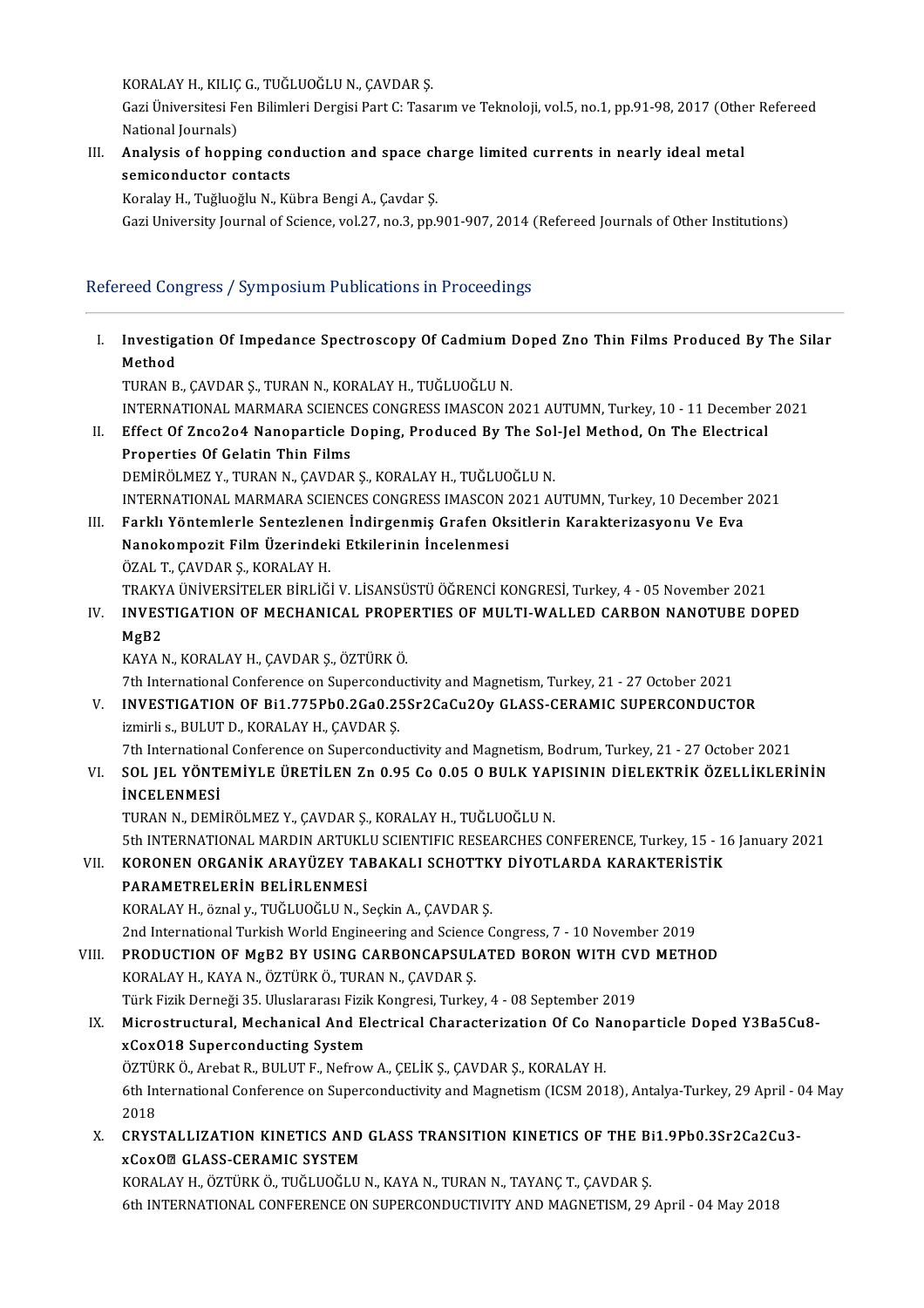| XI.    | Bi(1.8-x)Pb0.2GaxSr2CaCu2Oy cam seramik süperiletkenininyapısal ve manyetik özelliklerinin<br>incelenmesi  |
|--------|------------------------------------------------------------------------------------------------------------|
|        | ÇAVDAR Ş., İZMİRLİ S., TAŞÇI A. T., KORALAY H.                                                             |
|        | 1st International Turkish World Engineering and Science Congress - ITWESC, 7 - 10 December 2017            |
| XII.   | BSCCO Cam Seramik Malzemesine Co Katkısının Etkisi                                                         |
|        | KORALAY H., ÖZTÜRK Ö., TUĞLUOĞLU N., KAYA N., TAŞÇI A. T. , ÇELİK Ş., ÇAVDAR Ş.                            |
|        | !st International Turkish World Engineering and Science Congress, 7 - 10 December 2017                     |
| XIII.  | Physical properties of Bi2Sr2-xNaxCo2Oy thermoelectric ceramics                                            |
|        | ÖZÇELİK B., KARAKAYA G., KORALAY H., Torres M. A., Madre M., Sotelo A.                                     |
|        | I. Uluslararası Türk Dünyası Mühendislik ve Fen Bilimleri Kongresi, 8 - 10 December 2017                   |
| XIV.   | Theoretical and ExperimentalApproachs on Mechanical Properties of Zn1-xCoxO Binary Tetrahedral             |
|        | <b>BulkSemiconductors</b>                                                                                  |
|        | ÖZTÜRK Ö., AŞIKUZUN E., TAŞÇI A. T. , ÇELİK Ş., KORALAY H., ÇAVDAR Ş.                                      |
|        | 1nd International Turkish world Engineering and Science Congress in Antalya, 7 - 10 December 2017          |
| XV.    | Anormal Etkileşmelerde b Kuark Üretiminin FCC de İncelenmesi                                               |
|        | TAŞÇI A. T. , ÖZTÜRK Ö., ÇAVDAR Ş., KORALAY H., ÇELİK Ş., ALAMIN R.                                        |
|        | 1st International Turkish World Engineering and Science Congress - ITWESC, 7 - 10 December 2017            |
| XVI.   | The Investigation of Magnetic Levitation Force Measurements on Before and After CutPasted Single           |
|        | Crystal GdBaCuO Bulk at Different Temperatures                                                             |
|        | ÇELİK Ş., GÜNER S. B., ÖZTÜRK Ö., KORALAY H., ÇAVDAR Ş., ÖZTÜRK K.                                         |
|        | International Conference on Condensed Matter and Materials Science (ICCMMS-2017), Adana, Turkey, 11 - 15   |
|        | October 2017, pp.73                                                                                        |
| XVII.  | Dielectric Properties of Al/Coronene/n-Si Schottky Diode                                                   |
|        | KORALAY H., ÇAVDAR Ş., PAKMA O., YÜKSEL Ö. F., TUĞLUOĞLU N.                                                |
|        | International Conference on Condensed Matter and Materials Science, 11 - 15 October 2017                   |
| XVIII. | Photovoltaic Calculation of Al/n-Si Schottky Diode with Coronene Interfacial Layer for Solar Cell          |
|        | Applications                                                                                               |
|        | ÇAVDAR Ş., KORALAY H., YÜKSEL Ö. F., PAKMA O., TUĞLUOĞLU N.                                                |
|        | International Conference on Condensed Matter and Materials Science, 11 - 15 October 2017                   |
| XIX.   | Micromechanical characterization of yttrium doped ZnO nanoparticles by using depth-sensing                 |
|        | indentation method                                                                                         |
|        | ÖZTÜRK Ö., KAYA Ş., BULUT F., ÇELİK Ş., ÇAVDAR Ş., KORALAY H., AKCAN D., ARDA L.                           |
|        | International Conference on Condensed Metter and Materials Science(ICCMMS), 11 - 15 October 2017           |
| XX.    | Laser Modification of 2G-HTS Tapes Surface                                                                 |
|        | TURAN N., MARTINEZ E., FUENTE G., LAMBAN A., KORALAY H., ÇAVDAR Ş.                                         |
|        | EUCAS 2017, 17 - 21 September 2017                                                                         |
| XXI.   | Crystallization Kinetics of Nucleation Effect of Ga Doped on BSCCO Glass Ceramic Systems                   |
|        | ÇAVDAR Ş., BULUT D., KORALAY H.                                                                            |
|        | Central and Eastern European Committee for Thermal Analysis and Calorimetry, 28 - 31 August 2017           |
| XXII.  | The Effect of Encapsulation Time on theEncapsulation Carbon of Boron Powder with CVDMethod                 |
|        | KORALAY H., KAYA N., ÇAVDAR Ş., TAŞÇI A. T. , ÖZTÜRK Ö., ÇİÇEK B., TUĞLUOĞLU N.                            |
|        | International Conference on Advances and Innovations in Engineering (ICAIE), 10 - 12 May 2017              |
| XXIII. | The Investigation of Structural Features ofBi(1.8-x)Pb0.2GaxSr2CaCu2Oy Glass                               |
|        | CeramicSuperconductivity                                                                                   |
|        | ÇAVDAR Ş., TUĞLUOĞLU N., İZMİRLİ S., KAYA N., ÖZTÜRK Ö., KORALAY H.                                        |
|        | International Conference on Advances and Innovations in Engineering (ICAIE), 10 - 12 May 2017              |
| XXIV.  | Determination of Suitable Sintering Temperature for MgB <sub>2</sub> Produced by Carbon Encapsulated Boron |
|        | Obtained by Chemical Vapor Deposition Method                                                               |
|        | KORALAY H., KAYA N., TUĞLUOĞLU N., ÖZTÜRK Ö., ÇİÇEK B., ÇAVDAR Ş.                                          |
|        | ICCME 2017 : 19th International Conference on Chemical and Materials Engineering, 4 - 05 May 2017          |
| XXV.   | Bi 18 x Pb0 2GaxSr2CaCu2Oy cam seramik süperiletkenininyapısal özelliklerinin incelenmesi                  |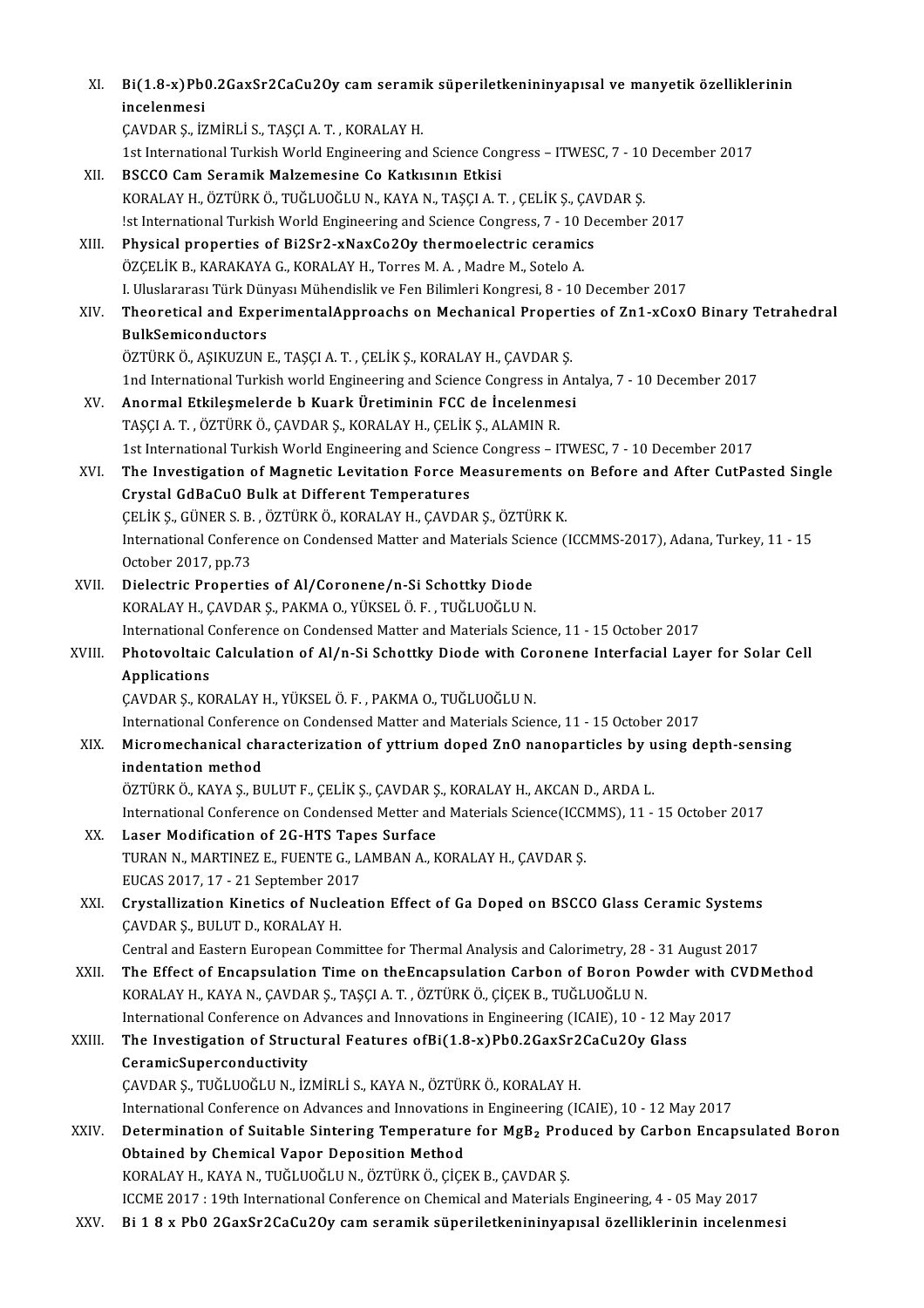KAYAN.,KORALAYH.,ÖZTÜRKÖ.,TUĞLUOĞLUN.,ÇAVDARŞ.

KAYA N., KORALAY H., ÖZTÜRK Ö., TUĞLUOĞLU N., ÇAVDAR Ş.<br>22. Yoğun Madde Fiziği Ankara Toplantısı, Turkey, 16 December 2016<br>CVD Yöntemiyle Elde Edilen Karban Kanaüllenmiş Bardan ünst

- XXVI. CVD Yöntemiyle Elde Edilen Karbon Kapsüllenmiş Bordan üretilen MgB2 İçin Uygun Sinterleme<br>Sıcaklığının Belirlenmesi 22. Yoğun Madde Fiziği Ank<mark>ı</mark><br>CVD Yöntemiyle Elde Edi<br>Sıcaklığının Belirlenmesi<br>KAVA N. KORALAY H. ÖZTÜ KAYA N., KORALAY H., ÖZTÜRK Ö., TUĞLUOĞLU N., ÇAVDAR Ş.
	- 22. Yoğun Madde Fiziği Ankara Toplantısı, Turkey, 16 December 2016
- KAYA N., KORALAY H., ÖZTÜRK Ö., TUĞLUOĞLU N., ÇAVDAR Ş.<br>22. Yoğun Madde Fiziği Ankara Toplantısı, Turkey, 16 December 2016<br>XXVII. Presleme Basıncının Al B4C Fonksiyonel Derecelendirilmiş Malzemenin Üretimine Etkisi 22. Yoğun Madde Fiziği Ankara Toplantısı, Turi<br>Presleme Basıncının Al B4C Fonksiyonel<br>Barış Ç. Ö. , ÇİNİCİ H., KORALAY H., ÇAVDAR Ş.<br>22. Yoğun Madde Fiziği Ankara Toplantısı, Turi Presleme Basıncının Al B4C Fonksiyonel Derecelendirilmiş Mal<br>Barış Ç. Ö. , ÇİNİCİ H., KORALAY H., ÇAVDAR Ş.<br>22. Yoğun Madde Fiziği Ankara Toplantısı, Turkey, 16 December 2016<br>Crowth of G4202 G41 98H99 9202 buffor layers on Barış Ç. Ö. , ÇİNİCİ H., KORALAY H., ÇAVDAR Ş.<br>22. Yoğun Madde Fiziği Ankara Toplantısı, Turkey, 16 December 2016<br>XXVIII. GAVDAR S. TURAN N. ARDA L. TUĞLUQĞLU N. KORALAY H
- 22. Yoğun Madde Fiziği Ankara Toplantısı, Turkey, 16 Deceml<br>Growth of Gd2O3 Gd1 98Ho0 02O3 buffer layers on N<br>ÇAVDAR Ş., TURAN N., ARDA L., TUĞLUOĞLU N., KORALAY H.<br>2ND INTERNATIONAL CONCRESS ON THE WORLD OF TECHN Growth of Gd2O3 Gd1 98Ho0 02O3 buffer layers on Ni W tapes using sol gel method<br>ÇAVDAR Ş., TURAN N., ARDA L., TUĞLUOĞLU N., KORALAY H.<br>2ND INTERNATIONAL CONGRESS ON THE WORLD OF TECHNOLOGY AND ADVANCED MATERIALS, 28 Septem CAVDAR Ș., TURAN<br>2ND INTERNATION<br>- 02 October 2016<br>The Effect of Ene 2ND INTERNATIONAL CONGRESS ON THE WORLD OF TECHNOLOGY AND ADVANCED MATERIALS, 28 Sep<br>- 02 October 2016<br>XXIX. The Effect of Encapsulation on the Encapsulation Carbon of Boron Powder with CVD Method<br>KORALAY H. KAYA N. CICEV
- 02 October 2016<br>The Effect of Encapsulation on the Encapsulation Carbon of Boron Powder with CVD Method<br>KORALAY H., KAYA N., ÇİÇEK B., ÖZTÜRK Ö., ÇAVDAR Ş. The Effect of Encapsulation on the Encapsulation Carbon of Boron Powder with CVD Method<br>KORALAY H., KAYA N., ÇİÇEK B., ÖZTÜRK Ö., ÇAVDAR Ş.<br>2ND INTERNATIONAL CONGRESS ON THE WORLD OF TECHNOLOGY AND ADVANCED MATERIALS, 28 S KORALAY H., KAYA<br>2ND INTERNATION<br>- 02 October 2016<br>Investigation of 6 2ND INTERNATIONAL CONGRESS ON THE WORLD OF TECHNOLOGY AND ADVANCED<br>- 02 October 2016<br>XXX. Investigation of Current Voltage Characterization of Au n Si Schottky Diode<br>TUČU UQČU N KORALAY H CAVDAR S
- 02 October 2016<br>Investigation of Current Voltage Cha<br>TUĞLUOĞLU N., KORALAY H., ÇAVDAR Ş.<br>2ND INTERNATIONAL CONCRESS ON TH Investigation of Current Voltage Characterization of Au n Si Schottky Diode<br>TUĞLUOĞLU N., KORALAY H., ÇAVDAR Ş.<br>2ND INTERNATIONAL CONGRESS ON THE WORLD OF TECHNOLOGY AND ADVANCED MATERIALS, 28 September<br>02 Ostabar 2016 TUĞLUOĞLU N., KO<br>2ND INTERNATION<br>- 02 October 2016<br>Effect of Doning
- 2ND INTERNATIONAL CONGRESS ON THE WORLD OF TECHNOLO<br>- 02 October 2016<br>XXXI. Effect of Doping Zn on BSCCO Superconducting Ceramics<br>XORALAY H. Highlmag Ö, THČLHOČLH N. CAVDAR S - 02 October 2016<br>Effect of Doping Zn on BSCCO Superconducting<br>KORALAY H., Hiçyılmaz Ö., TUĞLUOĞLU N., ÇAVDAR Ş.<br>ICSM2016 24 - 20 April 2016 Effect of Doping Zn on BSC<br>KORALAY H., Hiçyılmaz Ö., TUĞ<br>ICSM2016, 24 - 30 April 2016<br>Influence of Heat Treatmen
- ICSM2016, 24 30 April 2016<br>XXXII. Influence of Heat Treatment Duration on Mechanical Properties of RuSr2GdCu2Ox ICSM2016, 24 - 30 April 2016<br>Influence of Heat Treatment Duration on Mechanical Properties<br>ÇAVDAR Ş., TURAN N., KAYA N., ÖZTÜRK Ö., TUĞLUOĞLU N., KORALAY H.<br>ICSM2016, 24, .30 April 2016 Influence of Heat Treatmer<br>ÇAVDAR Ş., TURAN N., KAYA N<br>ICSM2016, 24 - 30 April 2016<br>Effect of PbQ Se dening on
- ICSM2016, 24 30 April 2016<br>XXXIII. Effect of PbO Se doping on the thermal properties of BSCCO glass ceramic system ICSM2016, 24 - 30 April 2016<br>Effect of PbO Se doping on the thermal properties of<br>KORALAY H., ÇAVDAR Ş., Kılıç G., TUĞLUOĞLU N., ÖZTÜRK Ö.<br>The <sup>9th</sup> The Asian Conference on Annlied Sunersendustivity The 8th The Asian Conference on Applied Superconductivity and Cryogenics (ACASC), Hangzhou, China, 22 - 25<br>November 2015 KORALAY H., ÇAV<br>The 8th The Asia<br>November 2015<br>Latarally inham The 8th The Asian Conference on Applied Superconductivity and Cryogenics (ACASC), Hangzhou, China, 22 - 25<br>November 2015<br>XXXIV. Laterally inhomogeneous barrier analysis using Capacitance voltage characteristics of identica
- November 2015<br>Laterally inhomogeneous b:<br>Fabricated schottky diodes<br>CAVDAR S, KORALAY H, TUČU Laterally inhomogeneous barrier analysis usin<br>Fabricated schottky diodes<br>ÇAVDAR Ş., KORALAY H., TUĞLUOĞLU N., Kübra B. A.<br>The Third Euronean Conference en Peneuphle Energ

Fabricated schottky diodes<br>ÇAVDAR Ş., KORALAY H., TUĞLUOĞLU N., Kübra B. A.<br>The Third European Conference on Renewable Energy Systems (ECRES 2015), Antalya, Turkey, 7 - 10 October<br>2015 CAVD.<br>The Tl<br>2015<br>Petai The Third European Conference on Renewable Energy Systems (ECRES 2015), Antalya, Turkey, 7 - 10 Octol<br>2015<br>XXXV. Detailed Analysis Of Device Parameters By Means Of Different Techniques In Schottky Devices<br>THELIOCLUM KORALA

2015<br>Detailed Analysis Of Device Parameters By Means C<br>TUĞLUOĞLU N., KORALAY H., ÇAVDAR Ş., Kübra Bengin A.<br>The Third European Conference en Penewable Energy Sy Detailed Analysis Of Device Parameters By Means Of Different Techniques In Schottky Devices<br>TUĞLUOĞLU N., KORALAY H., ÇAVDAR Ş., Kübra Bengin A.<br>The Third European Conference on Renewable Energy Systems (ECRES 2015), Antal TUĞLUOĞLU N., KORALAY H., ÇAVDAR Ş., Kübra Bengin A.<br>The Third European Conference on Renewable Energy Systems (ECRES 2015), Antalya, Turkey, 7 - 10 October<br>2015

The Third European Conference on Renewable Energy Systems (ECRES 2015), Antalya, Turkey, 7 - 10 October<br>2015<br>XXXVI. A Study on Nucleation Crystallization Kinetics Microstructure and Mechanical Properties of Ru Bi<br>Partial S

2015<br>A Study on Nucleation Crystallization Kine<br>Partial Substituted BSCCO Glass Ceramics<br>TASCLA T. ÖZTÜRKÖ Tyğba C. CAVDAR S. K A Study on Nucleation Crystallization Kinetics Microstructure<br>Partial Substituted BSCCO Glass Ceramics<br>TAŞÇI A.T.,ÖZTÜRKÖ.,Tuğba G., ÇAVDAR Ş., KORALAY H., ŞENOL A. Partial Substituted BSCCO Glass Ceramics<br>TASCI A.T., ÖZTÜRK Ö., Tuğba G., ÇAVDAR Ş., KORALAY H., ŞENOL A.

APS, Texas, United States Of America, 2 - 06 March 2015

XXXVII. Effect of V205 addition on the formation of Bi 2223 superconductor<br>KORALAY H., CAVDAR S.

Effect of V205 addition on the formation of Bi 2223 superconductor<br>KORALAY H., ÇAVDAR Ş.<br>10th International Workshop on Nanomagnetism and Superconductivity at the Nanoscale, Coma-ruga Barcelona,<br>Spain 20 June - 04 July 201 KORALAY H., ÇAVDAR Ş.<br>10th International Workshop<br>Spain, 30 June - 04 July 2014<br>Strustural Analysis of AA 10th International Workshop on Nanomagnetism and Superconductivity at the Nanoscale, Co<br>Spain, 30 June - 04 July 2014<br>XXXVIII. Structural Analysis of AA 5000 Series Aluminum Alloys by XRD and DTA Methods<br>ATES U. KORALAY U.

Spain, 30 June - 04 July 2014<br>Structural Analysis of AA 5000 Series Aluminum Alloys by XRD and DTA Methods<br>ATES H., KORALAY H., GÖKMEN U. 4th National Congress of Crystallography (TUcr2014), Diyarbakır, Turkey, 3 - 06 June 2014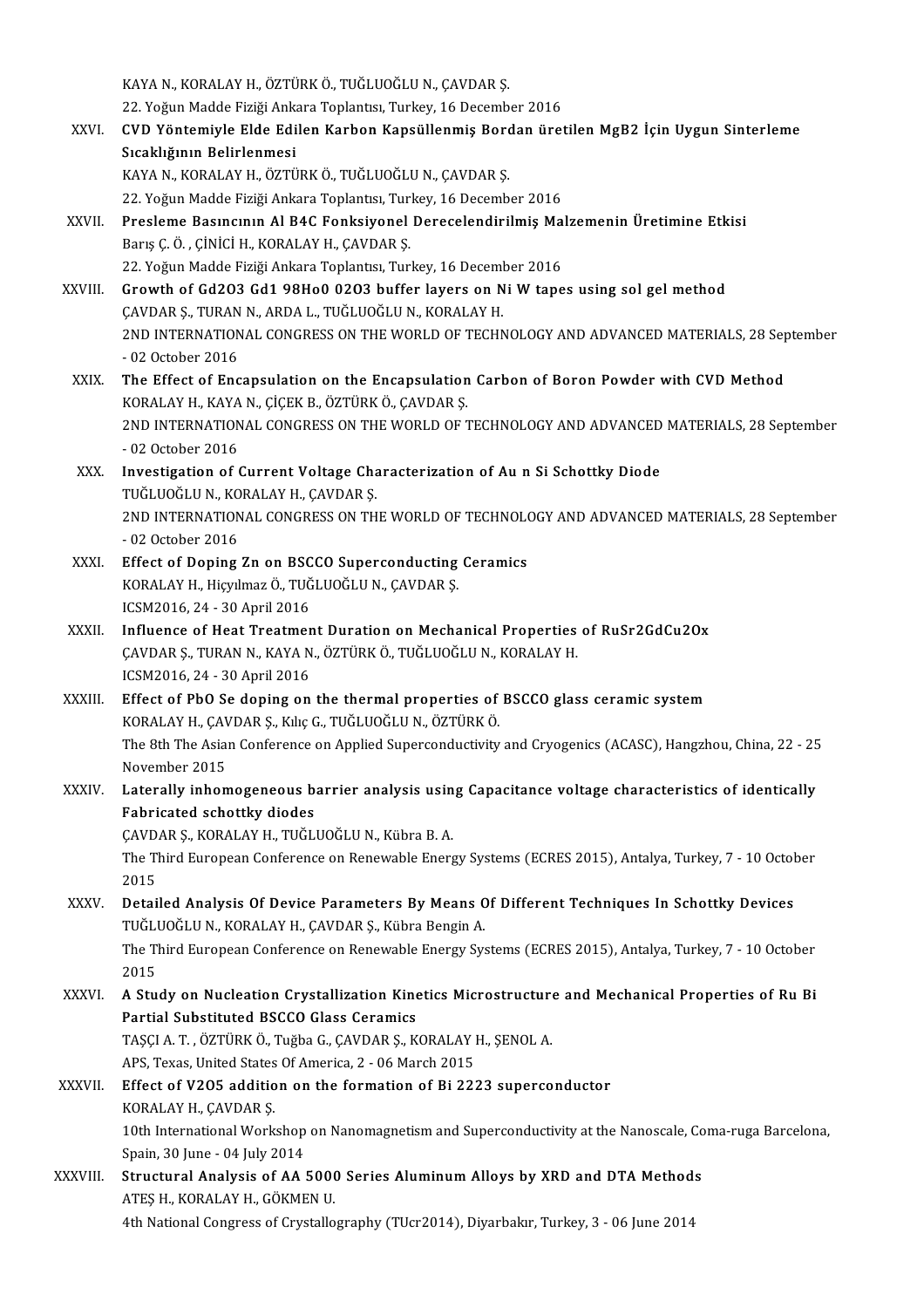| XXXIX.  | The Investigation of Microstructural Properties of Cu0 2Bi1 8Sr2Ca2Cu3 xZnx010 Ceramic Structure<br>KORALAY H., Hiçyılmaz Ö., GÜNEN A., ÇAVDAR Ş. |
|---------|---------------------------------------------------------------------------------------------------------------------------------------------------|
|         | 4th National Congress of Crystallography (TUcr2014), Diyarbakır, Turkey, 3 - 06 June 2014                                                         |
| XL.     | Structural Properties of TlPb0 3Sr2Ca2 xSexCu3Oy Superconductors                                                                                  |
|         | ÇAVDAR Ş., Nihan K., KORALAY H., GÜNEN A.                                                                                                         |
|         | 4th National Congress of Crystallography (TUcr2014), Diyarbakır, Turkey, 3 - 06 June 2014                                                         |
| XLI.    | EFFECT OF Ru SUBSTITUTION ON THE MECHANICAL PROPERTIES OFBi1-xRuxPb0.2Sr2CaCu2O10 <sup>®</sup>                                                    |
|         | <b>GLASS-CERAMIC</b>                                                                                                                              |
|         | ÖZTÜRK Ö., Gökçen T., ÇAVDAR Ş., KORALAY H., AŞIKUZUN E.                                                                                          |
|         | ICSM2016, 27 April - 02 May 2014                                                                                                                  |
| XLII.   | Investigation of mechanical properties of Ru base superconductors at different sintering time                                                     |
|         | ÇAVDAR Ş., Reza M., KORALAY H., Kılıç G.                                                                                                          |
|         | 4th International Conference on Superconductivity and Magnetism- ICSM2014, 27 April - 02 May 2014                                                 |
| XLIII.  | Effect Of Self And Dual Curing On Conversion Degree And Crosslink Density Of Dual Cure Core Build                                                 |
|         | <b>Up Materials</b>                                                                                                                               |
|         | KARAKIŞ D., az Y. B., DOĞAN A., KORALAY H., ÇAVDAR Ş.                                                                                             |
|         | 19th Congress of the Balkan Stomatological Society-Bass., Belgrade, Serbia, 24 - 27 April 2014                                                    |
| XLIV.   | Effect of Zn Substitution on the Mechanical Properties of Cu0 2Bi1 8Sr2Ca2Cu3 xZnxO10 Glass                                                       |
|         | Ceramic                                                                                                                                           |
|         | KORALAY H., Öznur H., ÇAVDAR Ş.                                                                                                                   |
|         | 7th Asian Conference on Applied Superconductivity and Cryogenics, Cappadocia, Turkey, 23 - 25 October 2013                                        |
| XLV.    | The Effect of Rutenium Substitution on the thermal properties of Bi 2212 glass ceramics                                                           |
|         | ÖZTÜRK Ö., Tuğba G., ÇAVDAR Ş., KORALAY H.                                                                                                        |
|         | 7th Asian Conference on Applied Superconductivity and Cryogenics, Cappadocia, Turkey, 23 - 25 October 2013                                        |
| XLVI.   | The doping effect of PbSe on Bi 2212 superconductor                                                                                               |
|         | ÇAVDAR Ş, KORALAY H, Neslihan A.                                                                                                                  |
|         | 7th Asian Conference on Applied Superconductivity and Cryogenics, Cappadocia, Turkey, 23 - 25 October 2013                                        |
| XLVII.  | Investigation of PbSe Doping Effect on Bi2Sr2CaCu2Oy Glass Ceramic Superconductor by Using non                                                    |
|         | isothermal Technique                                                                                                                              |
|         | ÇAVDAR Ş, KORALAY H, Tuğçe S T, GÜNEN A.                                                                                                          |
|         | 2nd Central and Eastern European Conference on Thermal Analysis and Calorimetry, Vilniaus, Lithuania, 27 - 30                                     |
|         | August 2013                                                                                                                                       |
| XLVIII. | Kinetics of Non Isothermal Crystallization of Cu0 5Bi1 5Sr2Ca2Cu3 xZnx010 y Superconductor                                                        |
|         | KORALAY H., ÇAVDAR Ş., Öznur H., GÜNEN A.                                                                                                         |
|         | 2nd Central and Eastern European Conference on Thermal Analysis and Calorimetry, Vilniaus, Lithuania, 27 - 30                                     |
|         | August 2013                                                                                                                                       |
| XLIX.   | Effect of Se Substitution on Tl Pb Sr Ca Cu O Superconductor                                                                                      |
|         | Nihan k., ÇAVDAR Ş., KORALAY H., GÜNEN A.                                                                                                         |
|         | 3rd International Conference On Superconductivity And Magnetism - ICSM2012, İstanbul, Turkey, 29 April - 04                                       |
|         | May 2012                                                                                                                                          |
| L.      | The Vanadium Substitution Effects on Tl 2223 Superconducting Properties                                                                           |
|         | ERBİLEN TANRIKULU E., ÇAVDAR Ş., KORALAY H., GÜNEN A.                                                                                             |
|         | 3rd International Conference On Superconductivity And Magnetism - ICSM2012, İstanbul, Turkey, 29 April - 04                                       |
|         | May 2012                                                                                                                                          |
| LI.     | Investigation of Carbon Multiwall Nano Tube doped TBCCO Superconductor                                                                            |
|         | ÇAVDAR Ş., KORALAY H., GÜNEN A.                                                                                                                   |
|         |                                                                                                                                                   |
|         | 3rd International Conference On Superconductivity And Magnetism - ICSM2012, İstanbul, Turkey, 29 April - 04                                       |
|         | May 2012<br>BSCCO 2223 yapısında Bakır Kobalt Kısmi Yerdeğiştirmesinin Mekanik Özellikler Üzerindeki Etkisi                                       |
| LII.    | Öznur D., KORALAY H., ÇAVDAR Ş., GÜNEN A.                                                                                                         |
|         | Türk Fizik Derneği 28. Uluslar arası Fizik Kongresi, Bodrum, Turkey, 6 - 09 September 2011                                                        |
|         |                                                                                                                                                   |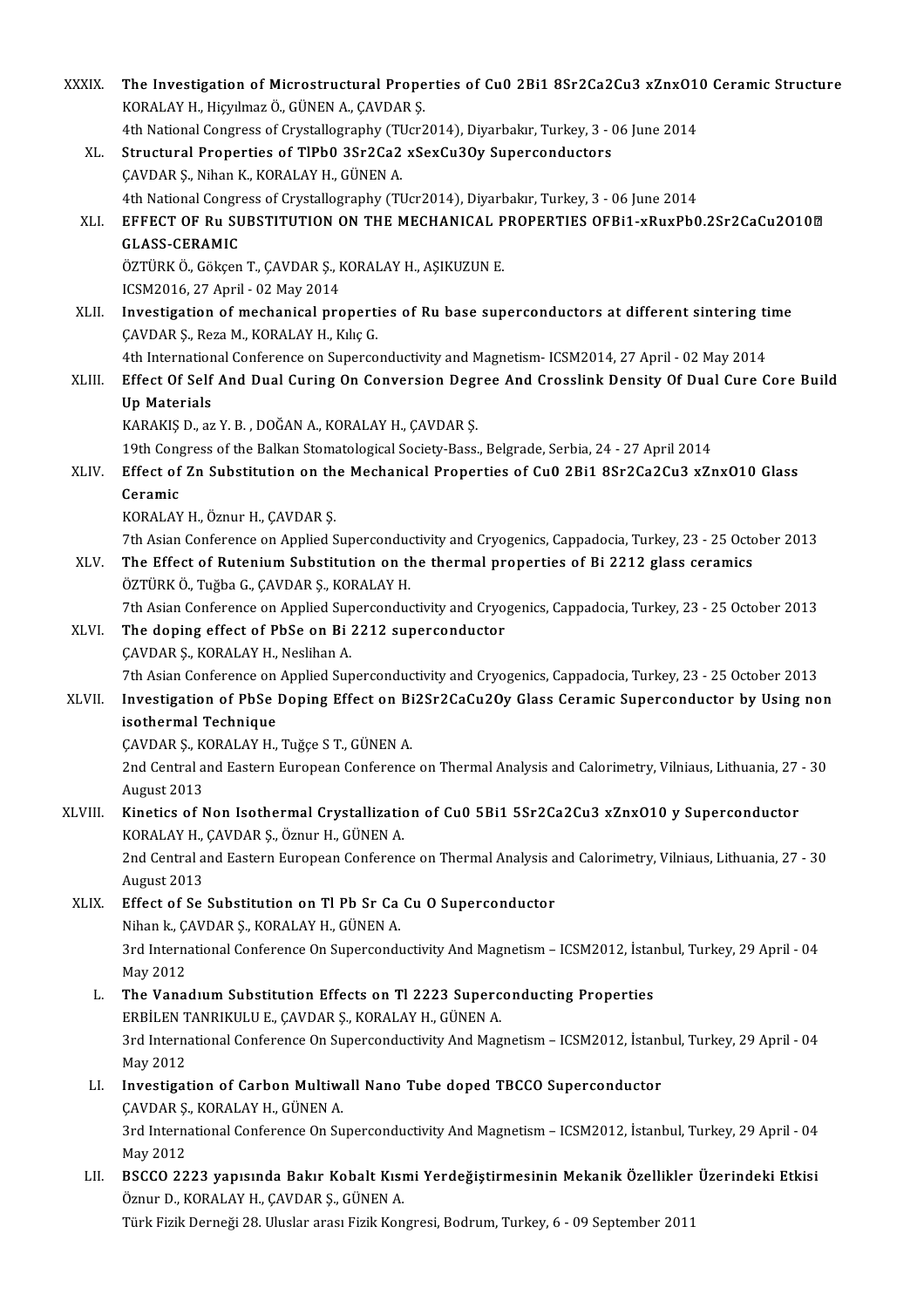| LIII.   | Cu0 2Bi1 8Sr2Ca2Cu3 xZnxO10 Cam Seramik Malzemesinin Mekanik Özelliklerinin Araştırılması                                                                  |
|---------|------------------------------------------------------------------------------------------------------------------------------------------------------------|
|         | Öznur H., KORALAY H., ÇAVDAR Ş., GÜNEN A.                                                                                                                  |
|         | Türk Fizik Derneği 28. Uluslar arası Fizik Kongresi, Bodrum, Turkey, 6 - 09 September 2011                                                                 |
| LIV.    | Cam Seramik Yöntemi ile Hazırlanmış BSCCO 2223 Yapısında Cu Sn Kısmi Yerdeğiştirmesinin Mekanik                                                            |
|         | Özellikler Üzerine Etkisinin Araştırılması                                                                                                                 |
|         | Ayten A., KORALAY H., ÇAVDAR Ş., GÜNEN A.                                                                                                                  |
|         | Türk Fizik Derneği 28. Uluslar arası Fizik Kongresi, Bodrum, Turkey, 6 - 09 September 2011                                                                 |
| LV.     | TBCCO 2223 Yapısında Kalsiyum Vanadyum Kısmi Yerdeğiştirmesinin Süperiletkenlik Özellikleri                                                                |
|         | Üzerindeki Etkisinin İncelenmesi                                                                                                                           |
|         | ERBİLEN TANRIKULU E., GÜNEN A., ÇAVDAR Ş., KORALAY H.                                                                                                      |
|         | Türk Fizik Derneği 28. Uluslar arası Fizik Kongresi, Bodrum, Turkey, 6 - 09 September 2011                                                                 |
| LVI.    | Digital precursor injection approach for improved indium rich InGaN epilayers grown by HPCVD                                                               |
|         | Nicola D., Sampate G., ATALAY R., KORALAY H., Indika S., un P.                                                                                             |
|         | Optics+ Photonics Optical Engineering+ Applications, San Diego, United States Of America, 21 - 25 August 2011                                              |
| LVII.   | Tl Sr Ca Cu O TSCCO Yapısında Selenyum Katkısının İncelenmesi                                                                                              |
|         | Nihan K., Ayten A., KORALAY H., ÇAVDAR Ş., GÜNEN A.                                                                                                        |
|         | 5th National Superconductivity Symposium IYTE, Izmir, Turkey, 3 - 06 July 2011                                                                             |
| LVIII.  | Bi1 75Pb0 25Sr2Ca2Cu2 8Sn0 2010 Süperiletken Yapısının İncelenmesi                                                                                         |
|         | Ayten A., KORALAY H., ÇAVDAR Ş., GÜNEN A.                                                                                                                  |
|         | 5th National Superconductivity Symposium İYTE, İzmir, Turkey, 3 - 06 July 2011                                                                             |
| LIX.    | Bi1 9Pb0 3Sr2Ca2Cu2 85Co0 15010 Cam Seramik Yapısının Termal Özelliklerinin İncelenmesi                                                                    |
|         | Öznur D., KORALAY H., ÇAVDAR Ş., GÜNEN A.                                                                                                                  |
|         | 5th National Superconductivity Symposium İYTE, İzmir, Turkey, 3 - 06 July 2011                                                                             |
| LX.     | Bi1 5Pb0 5Sr2Ca1 8V0 2Cu3Ox Cam Seramik Malzemesinin Termal Özelliklerinin İncelenmesi                                                                     |
|         | Öznur H., KORALAY H., ÇAVDAR Ş., GÜNEN A.                                                                                                                  |
|         | Türk Fizik Derneği 27. Uluslar arası Fizik Kongresi, İstanbul, Turkey, 7 - 10 September 2010                                                               |
| LXI.    | Tl1 8Pb0 3Sr2Ca1 8Se0 2Cu3Oy Süperiletkeninin Karakterizasyonu                                                                                             |
|         | Nihan K., ÇAVDAR Ş., Ayten A., KORALAY H., GÜNEN A.                                                                                                        |
|         | Türk Fizik Derneği 27. Uluslar arası Fizik Kongresi, İstanbul, Turkey, 7 - 10 September 2010                                                               |
| LXII.   | Bi1 75Pb0 25Sr2Ca2Cu3O10 Malzemesinin Termal Özelliklerinin İncelenmesi                                                                                    |
|         | Ayten A., Nihan K., KORALAY H., ÇAVDAR Ş., GÜNEN A.                                                                                                        |
|         | Türk Fizik Derneği 27. Uluslar arası Fizik Kongresi, İstanbul, Turkey, 7 - 10 September 2010                                                               |
| LXIII.  | Kinetics of Crystallization of Amorphous Bi1 5V0 5Sr2Ca2Cu3Ox Glass                                                                                        |
|         | KORALAY H., ÇAVDAR Ş., GÜNEN A.                                                                                                                            |
|         | Fizika 2010, Baku, Azerbaijan, 30 June - 02 July 2010                                                                                                      |
| LXIV.   | A New Catalyst to Synthesize Carbon Nanospheres at Low Temperature                                                                                         |
|         | ÇAVDAR Ş., KORALAY H., GÜNEN A., HAydar D.                                                                                                                 |
|         | Fizika 2010, Baku, Azerbaijan, 29 June - 02 July 2010                                                                                                      |
| LXV.    | Frequency Dependent Dielectric Characteristics of Bi1 7V0 3Sr2Ca2Cu3010 Glass Ceramic                                                                      |
|         | GÜNEN A., KORALAY H., ÇAVDAR Ş.                                                                                                                            |
|         | Fizika 2010, Baku, Azerbaijan, 30 June - 02 July 2010                                                                                                      |
| LXVI.   | Irradiation Effects on Crystallization Kinetics of Bi1 7V0 3Sr2Ca2Cu3Ox Glass Ceramic                                                                      |
|         | KORALAY H., ÇAVDAR Ş., GÜNEN A.                                                                                                                            |
|         | Fizika 2009, Baku, Azerbaijan, 9 - 11 March 2010                                                                                                           |
| LXVII.  | The Effect of Gamma Irradiation on Crystallization Kinetics and Microstructure of<br>Bi1.7V0.3Sr2Ca2Cu3Ox Glass-Ceramic                                    |
|         | KORALAY H., ÇAVDAR Ş., GÜNEN A.                                                                                                                            |
|         |                                                                                                                                                            |
| LXVIII. | 7. International Conference Nuclear and Radiation Physic (ICNRP 09), 8 - 11 September 2009<br>60Co gamma radiation effect on Tl2Ba2Ca2Cu3Ox superconductor |
|         | ÇAVDAR Ş., KORALAY H., GÜNEN A.                                                                                                                            |
|         | 7. International Conference Nuclear and Radiation Physic (ICNRP 09), Almaata, Kazakhstan, 8 - 10 September 2009                                            |
|         |                                                                                                                                                            |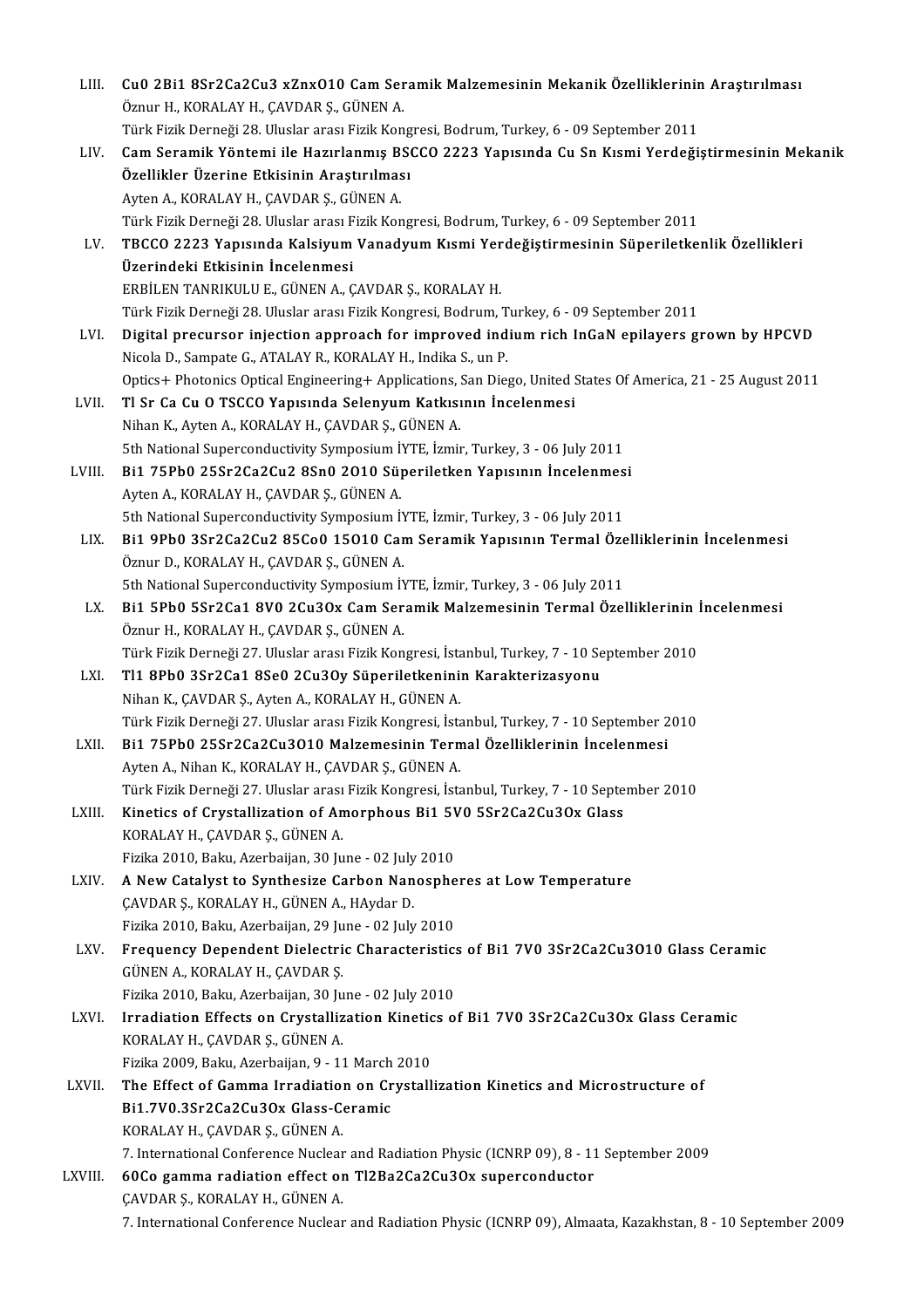| LXIX.          | Synthesis Of Cds Nanoparticle                                                                         |
|----------------|-------------------------------------------------------------------------------------------------------|
|                | ERBİLEN TANRIKULU E., GÜNEN A., Dişbudak H., ÇAVDAR Ş., KORALAY H.                                    |
|                | Türk Fizik Derneği 25. Uluslar Arası Fizik Kongresi, Bodrum, Turkey, 25 - 29 September 2008           |
| LXX.           | Preparation of Carbon Nanospheres by an Autoclave Type Reactor                                        |
|                | GÜNEN A., ÇAVDAR Ş., KORALAY H., Haydar D., Ünal S., Beyza S.                                         |
|                | Türk Fizik Derneği 24. Uluslararası Fizik Kongresi, Malatya, Turkey, 28 - 31 August 2007              |
| LXXI.          | Thermal Transitions And Structure Properties Of Cu 11 Al 3 82 Ni Shape Memory Alloys                  |
|                | Elif Ç., Neslihan G., İrfan A., KORALAY H., ÇAVDAR Ş.                                                 |
|                | Türk Fizik Derneği 23. Uluslararası Fizik Kongresi, Muğla, Turkey, 13 - 16 October 2005               |
| LXXII.         | Thermal And Phase Characterization Of Bi2 xVxSr2Ca2Cu3Ox Superconductor                               |
|                | KORALAY H., ÇAVDAR Ş., GÜNEN A.                                                                       |
|                | Türk Fizik Derneği 23.Uluslararası Fizik Kongresi, Muğla, Turkey, 13 - 16 October 2005                |
| <b>LXXIII</b>  | The Effect Of The Annealing And Cooling Temperature For Phase Transformation TiNi Shape               |
|                | <b>Memory Alloys</b>                                                                                  |
|                | Neslihan G., Elif Ç., İrfan A., ÇAVDAR Ş., KORALAY H.                                                 |
|                | Türk Fizik Derneği 23. Uluslararası Fizik Kongresi, Muğla, Turkey, 13 - 16 October 2005               |
| LXXIV.         | Tl 2223 Süperiletken Yapının Sıcaklıkla Değişimi                                                      |
|                | KORALAY H., ÇAVDAR Ş., Aksu E., GÜNEN A., ÖZKAN H., Nizami G.                                         |
|                | Türk Fizik Dernegi 22. Fizik Kongresi konferansı, Bodrum, Turkey, 14 - 17 September 2004              |
| LXXV.          | Tl 2223 Süperiletkeninin Yapısal Elektriksel ve Mağnetik Özelliklerine B203 Katkılama Etkisi          |
|                | ÇAVDAR Ş., KORALAY H., Aksu E., GÜNEN A., Nizami G.                                                   |
|                | Türk Fizik Dernegi 22. Fizik Kongresi konferansı, Bodrum, Turkey, 14 - 17 September 2004              |
| LXXVI.         | Tl2Ba2Ca2Cu3Ox Süperiletkenine gamma Radyasyon Etkisi                                                 |
|                | ÇAVDAR Ş., Aksu E., KORALAY H., ÖZKAN H., ERCAN İ., Nizami G.                                         |
|                | Türk Fizik Dernegi 22. Fizik Kongresi Bodrum, Bodrum, Turkey, 14 - 17 September 2004                  |
| LXXVII.        | Bi1 7V0 3Sr2Ca2Cu3O10 x Cam Seramik Süperiletkeninin Sentezlenmesi ve Karakterizasyonu                |
|                | KORALAY H., ÇAVDAR Ş., Aksu E., ERCAN İ., Nurcan A.                                                   |
|                | 21. Fizik Kongresi (TFD21), Isparta, Turkey, 11 - 14 September 2002                                   |
| LXXVIII.       | Effect of B203 Doping on the Properties of TI Based Superconductors                                   |
|                | ÖZKAN H., Nizami G., ÇAVDAR Ş., KORALAY H., Aksu E., ERCAN İ.                                         |
|                | Applied Superconductivity Conference, ASC-2002, Houston, United States Of America, 4 - 09 August 2002 |
| LXXIX.         | TlBaCaCuO 2223 Süperiletkenine B203 Katkılama Etkileri                                                |
|                | ÇAVDAR Ş., Aksu E., KORALAY H., ÖZKAN H., ERCAN İ., Nizami G.                                         |
|                | Ulusal Yüksek Sıcaklık Süperiletkenler Sempozyumu, Malatya, Turkey, 9 - 11 July 2002                  |
| LXXX.          | Tl Tabanlı Süperiletkenlere Bor Katkılama ve Işınlama Etkisi                                          |
|                | Tarek K., ÖZKAN H., TURAN R., Nizami G., ERCAN İ., ÇAVDAR Ş., Aksu E., KORALAY H.                     |
|                | Türk Fizik Derneği 19. Fizik Kongresi, Elazığ, Turkey, 26 - 29 September 2000                         |
| LXXXI.         | Hızlı Soğutulmuş Cu 24 8 Sn Austenite Dönüşüm Alaşımında Şekil Hatırlama Olayının Belirlenmesi ve     |
|                | Martensite Esnasındaki Aktivasyon Enerjisinin Hesabı                                                  |
|                | ZENGIN R., CEYLAN M., KORALAY H.                                                                      |
|                | Türk Fizik Derneği 19. Fizik Kongresi, Elazığ, Turkey, 26 - 29 September 2000                         |
| LXXXII.        | BiSrCaCuO Cam Seramik Süperiletkeninde Faz Dönüşümü                                                   |
|                | KORALAY H., CEYLAN M., yakup b.                                                                       |
|                | II. Uluslar arası Kızılırmak Fen Bilimleri Kongresi, Kırıkkale, Turkey, 16 - 19 September 1997        |
| <b>LXXXIII</b> | Cam Seramik Metodu Kullanarak Hazırlanmış Süperiletken BiSrCaCuO Bileşiğinin Elektron                 |
|                | Mikroskopu İle İncelenmesi                                                                            |
|                | KORALAY H., CEYLAN M., Yakup B.                                                                       |
|                | 13. Ulusal Elektron Mikroskopi Kongresi (ODTÜ), Ankara, Turkey, 16 - 18 July 1997                     |
| LXXXIV.        | Bi2Sr2Ca1Cu3Ox Cam Seramik Süperiletkenlerin Hazırlanması ve Mikroyapısının İncelenmesi               |
|                | CEYLAN M., KORALAY H., Yakup B.                                                                       |
|                | I. Uluslar arası Kızılırmak Fen Bilimleri Kongresi, Kırıkkale, Turkey, 16 - 19 September 1996         |
|                |                                                                                                       |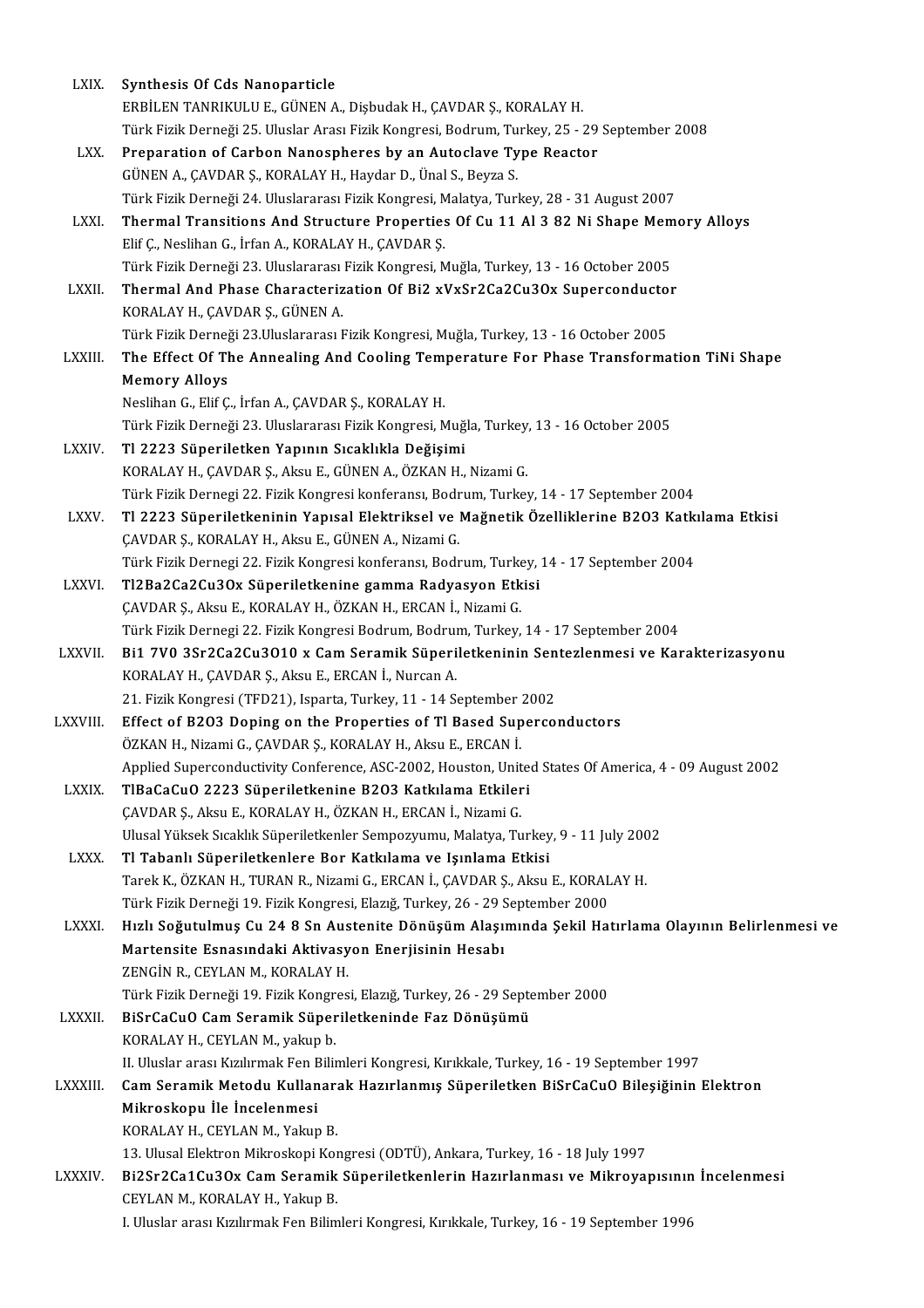# Supported Projects

- upported Projects<br>I. CAVDAR Ş., Demirölmez Ü.Y. , KORALAY H., Project Supported by Higher Education Institutions, ZnCo2O4 Nano<br>Darsasılı Katlasının Jolatin MOS Vanıların Kanasitif Özelliklerine Etkisinin İnselanmesi 2020, CAVDAR Ş., Demirölmez Ü. Y. , KORALAY H., Project Supported by Higher Education Institutions, Zr,<br>Parçacık Katkısının Jelatin MOS Yapıların Kapasitif Özelliklerine Etkisinin İncelenmesi, 2020 - 2022<br>Karalay H. Caydar S. Pr I. CAVDAR Ş., Demirölmez Ü. Y., KORALAY H., Project Supported by Higher Education Institutions, ZnCo2O4<br>Parçacık Katkısının Jelatin MOS Yapıların Kapasitif Özelliklerine Etkisinin İncelenmesi, 2020 - 2022<br>II. Koralay H., Ç
- Parçacık Katkısının Jelatin MOS Yapıların Kapasitif Özelliklerine Etkisinin İncelenmesi, 2020 2022<br>Koralay H., Çavdar Ş., Project Supported by Higher Education Institutions, ZnCo Nano Yapılarının Organik<br>Nanoliflerdeki E II. Koralay H., Çavdar Ş., Project Supported by Higher Education Institutions, ZnCo Nano Yapılarının Organik<br>Nanoliflerdeki Etkisinin İncelenmesi, 2020 - 2022<br>III. Koralay H., Gençer A., CB Strateji ve Bütçe Başkanlığı (Ka
- Nanoliflerdeki Etkisinin İncelenmesi, 2020 2022<br>Koralay H., Gençer A., CB Strateji ve Bütçe Başkanlığı<br>Araştırma Laboratuvarı 2010K120520, 2010 2022<br>KORALAY H. Preject Sunnerted bu Higher Education III. Koralay H., Gençer A., CB Strateji ve Bütçe Başkanlığı (Kalkınma Bakanlığı) Projesi, Süperiletkenlik Merkezi<br>Araştırma Laboratuvarı 2010K120520, 2010 - 2022<br>IV. KORALAY H., Project Supported by Higher Education Instit
- Araştırma Laboratuvarı 2010K120520, 2010 2022<br>KORALAY H., Project Supported by Higher Education Institutions, Termal Analiz Cihazı Kart Değişimi (HIT.<br>Exstar 7300 SDT), 2020 2021<br>Koralay H., Çavdar Ş., TUBITAK Project, IV. KORALAY H., Project Supported by Higher Education Institutions, Termal Analiz Cihazı Kart Değişimi (HITACHI<br>Exstar 7300 SDT), 2020 - 2021<br>V. Koralay H., Çavdar Ş., TUBITAK Project, Süperiletken İnce Filmlerde Uv Lazer
- Exstar 7300 SDT), 2020 2021<br>Koralay H., Çavdar Ş., TUBITAK Project, Süperiletken İnce l<br>Merkezleri Oluşturulması Ve Optimizasyonu, 2018 2021<br>KORALAY H., Project Supperted by Higber Education Insti V. Koralay H., Çavdar Ş., TUBITAK Project, Süperiletken İnce Filmlerde Uv Lazer Kullanımı Ile Yapay Çivileme<br>Merkezleri Oluşturulması Ve Optimizasyonu, 2018 - 2021<br>VI. KORALAY H., Project Supported by Higher Education Inst
- Merkezleri Oluşturulması Ve Optimizasyonu, 2018 2021<br>KORALAY H., Project Supported by Higher Education Insti<br>Süperiletken sisteminin dielektrik özellikleri, 2016 2019<br>KORALAY H. Project Supported by Higher Education In VI. KORALAY H., Project Supported by Higher Education Institutions, Bi1.75Pb0.25Sr2Ca2Cu3-xSnxO10+? (0? x ?0.5)<br>Süperiletken sisteminin dielektrik özellikleri, 2016 - 2019<br>VII. KORALAY H., Project Supported by Higher Educa
- Süperiletken sisteminin dielektrik özellikleri, 2016 2019<br>KORALAY H., Project Supported by Higher Education Institutions, Koronen Organik Arayüzeyli Schottky Diyotların<br>Sıcaklığa Bağlı Parametrelerinin İncelenmesi, 2016 VII. KORALAY H., Project Supported by Higher Education Institutions, Koronen Organik Arayüzeyli Schottky Diyo<br>Sıcaklığa Bağlı Parametrelerinin İncelenmesi, 2016 - 2019<br>VIII. Koralay H., Çavdar Ş., TUBITAK Project, YBCO Süp
- Sıcaklığa Bağlı Parametrelerinin İncelenmesi, 2016 2019<br>Koralay H., Çavdar Ş., TUBITAK Project, YBCO Süperiletken Kapla<br>Oluşturulması Karakterizasyonu ve Optimizasyonu, 2015 2018<br>Karalay H. Çavdar S., TUBITAK Project, III. Koralay H., Çavdar Ş., TUBITAK Project, YBCO Süperiletken Kaplamalar ve Filmlerde Çivileme Merkezlerinin<br>Oluşturulması Karakterizasyonu ve Optimizasyonu, 2015 - 2018<br>IX. Koralay H., Çavdar Ş., TUBITAK Project, CVD Yön
- Oluşturulması Karakterizasyonu ve Optimizasyonu, 2015 2018<br>Koralay H., Çavdar Ş., TUBITAK Project, CVD Yöntemi ile Karbon Kapsüllenmiş Bor Kullanılarak Yüksek Akım<br>Kapasiteli MgB2 Fe Tel Üretimi, 2015 2017 X. Koralay H., Çavdar Ş., TUBITAK Project, CVD Yöntemi ile Karbon Kapsüllenmiş Bor Kullanılarak Yüksek Akım<br>Kapasiteli MgB2 Fe Tel Üretimi, 2015 - 2017<br>X. Koralay H., Çavdar Ş., Project Supported by Higher Education Instit
- Kapasiteli MgB2 Fe Tel Üretimi, 2015 2017<br>Koralay H., Çavdar Ş., Project Supported by Higher Education<br>mekanik ve dielektrik özelliklerinin incelenmesi, 2015 2017<br>Algan İ. P., Atas H. Gaydar S. Karalay H. Kılıslı V. Pr X. Koralay H., Çavdar Ş., Project Supported by Higher Education Institutions, RuSr2GdCu2Ox Süperiletker<br>mekanik ve dielektrik özelliklerinin incelenmesi, 2015 - 2017<br>XI. Algan İ. B., Ateş H., Çavdar Ş., Koralay H., Kılıçlı
- mekanik ve dielektrik özelliklerinin incelenmesi, 2015 2017<br>Algan İ. B. , Ateş H., Çavdar Ş., Koralay H., Kılıçlı V., Project Supported by Higher Education Institutions,<br>Nanomalzeme Sentez ve Karakterize-Analiz Laboratuv Algan İ. B., Ateş H., Çavdar Ş., Koralay H., Kılıçlı V., Project Supported by Higher Education Institutions, Nanomalzeme Sentez ve Karakterize-Analiz Laboratuvar Kurulumu Altyapı Projesi- Gazi Üniversitesi BAP, 2015 -<br>2016 .<br>XII. Koralay H., Project Supported by Higher Education Institutions, Koronen Arayüzey Tabakalı Yeni Nesil
- 2016<br>Koralay H., Project Supported by Higher Education Institutions, Koronen Arayi<br>Güneş Hücrelerinin Üretimi ve Fotoelektriksel Karakterizasyonu, 2015 2016<br>KORALAY H. Preject Supported by Higher Education Institutions, XII. Koralay H., Project Supported by Higher Education Institutions, Koronen Arayüzey Tabakalı Yeni Nesil Fotovoltaik<br>Güneş Hücrelerinin Üretimi ve Fotoelektriksel Karakterizasyonu, 2015 - 2016<br>XIII. KORALAY H., Project Su
- Güneş Hücrelerinin Üretimi ve Fotoelektriksel Karakterizasyonu, 2015 2016<br>KORALAY H., Project Supported by Higher Education Institutions, Aynı şartlar altında üretilen özdeş Au/n-Si (100)<br>Schottky diyotlarda karakteristi XIII. KORALAY H., Project Supported by Higher Education Institutions, Aynı şartlar altında üretilen özdeş Au/ı<br>Schottky diyotlarda karakteristik parametrelerin belirlenmesi, 2013 - 2015<br>XIV. ÇAVDAR Ş., KORALAY H., Project
- Schottky diyotlarda karakteristil<br>ÇAVDAR Ş., KORALAY H., Projec<br>Karakterizasyonu, 2012 2015<br>ÇAVDAR S., KORALAY H., Projec XIV. CAVDAR Ş., KORALAY H., Project Supported by Higher Education Institutions, YBCO İnce Film Üretimi ve<br>Karakterizasyonu, 2012 - 2015<br>XV. CAVDAR Ş., KORALAY H., Project Supported by Higher Education Institutions, Süperil
- Karakterizasyonu, 2012 2<br>ÇAVDAR Ş., KORALAY H., Pı<br>Geliştirilmesi, 2011 2013<br>KORALAY H. Project Suppe XV. CAVDAR Ș., KORALAY H., Project Supported by Higher Education Institutions, Süperiletkenlik Laboratuarının<br>Geliştirilmesi, 2011 - 2013<br>XVI. KORALAY H., Project Supported by Higher Education Institutions, Cu0.2Bi1.8Sr2Ca
- Geliştirilmesi, 2011 2013<br>KORALAY H., Project Supported by Higher Education Institutions, Cu0.2Bi1.8S<br>süperiletkeninin termal ve mikroyapı özelliklerinin araştırılması, 2011 2013<br>KORALAY H. Project Supported by Higher XVI. KORALAY H., Project Supported by Higher Education Institutions, Cu0.2Bi1.8Sr2Ca2Cu3-xZnxO10+? sei<br>süperiletkeninin termal ve mikroyapı özelliklerinin araştırılması, 2011 - 2013<br>XVII. KORALAY H., Project Supported by H
- süperiletkeninin termal ve mikroyapı özelliklerinin araştırılması, 2011 2013<br>KORALAY H., Project Supported by Higher Education Institutions, Tl1 8Pb0 3Sr2Ca2 xSexCu3O FARKLI<br>ORANLARDA SELENYUM KATKISI YAPILMIŞ TALYUM TAB KORALAY H., Project Supported by Higher Education Institutions, Tl1 8Pb0 3Sr2Ca2 xSexCu3O FARKLI<br>ORANLARDA SELENYUM KATKISI YAPILMIŞ TALYUM TABANLI YÜKSEK SICAKLIK SÜPERİLETKENLER<br>FİZİKSEL VE ELEKTRİKSEL ÖZELLİKLERİNİN İNC ORANLARDA SELENYUM KATKISI YAPILMIŞ TALYUM TABANLI YÜKSEK SICAKLIK SÜPERİLETKENLERİN YAPISAL<br>FİZİKSEL VE ELEKTRİKSEL ÖZELLİKLERİNIN İNCELENMESİ, 2011 - 2013<br>XVIII. KORALAY H., Project Supported by Higher Education Institut
- FİZİKSEL VE ELEKTRİKSEL ÖZELLİKLERİNİN İNCELENMESİ, 2011 2013<br>KORALAY H., Project Supported by Higher Education Institutions, Bi2Sr2Ca2Cu3O Süperiletken sisteminin Terı<br>Yapısal ve elektriksel özelliklerinde kurşunselenid KORA<br>Yapısa<br>2013<br>KORA Xapısal ve elektriksel özelliklerinde kurşunselenid kurşun ve selenyum katkısının etkisinin incelenmesi, 2011<br>2013<br>XIX. KORALAY H., Project Supported by Higher Education Institutions, Tl2Ba2Ca2 XVXCu3OY Sisteminde Fark
- 2013<br>KORALAY H., Project Supported by Higher Education Institutions, Tl2Ba2Ca2 XVXCu3OY Sisteminde Farklı<br>Oranlarda Vanadyum Yerdeğiştirmesi Yapılan TalyumTabanlı Yüksek Sıcaklık Süperiletkenlerin Üretimi Yapısal Ve KORALAY H., Project Supported by Higher Educ<br>Oranlarda Vanadyum Yerdeğiştirmesi Yapılan T<br>Fiziksel Özelliklerinin İncelenmesi, 2011 - 2012<br>KORALAY H., Project Supported bu Higher Educ Oranlarda Vanadyum Yerdeğiştirmesi Yapılan TalyumTabanlı Yüksek Sıcaklık Süperiletkenlerin Üretimi Yapısal V<br>Fiziksel Özelliklerinin İncelenmesi, 2011 - 2012<br>XX. KORALAY H., Project Supported by Higher Education Institutio
- Fiziksel Özelliklerinin İncelenmesi, 2011 2012<br>KORALAY H., Project Supported by Higher Education Institutions, Bi1.75Pb0.25Sr2Ca2Cu3O10+? Süperiletken<br>sisteminin Termal, Yapısal ve elektriksel özelliklerinde Kalay katkı XX. KORALAY H., Project Supported by Higher Education Institutions, Bi1.75Pb0.25Sr2Ca2Cu3O10+? Süperiletken<br>sisteminin Termal, Yapısal ve elektriksel özelliklerinde Kalay katkısının etkisinin incelenmesi, 2010 - 2012<br>XXI.
- sisteminin Termal, Yapısal ve elektriksel özelliklerinde Kalay katkısının etkisinin incelenmesi, 2010 2012<br>KORALAY H., Project Supported by Higher Education Institutions, Bi1 75Pb0 25Sr2Ca2Cu3O10 Süperiletk<br>sisteminin Te XXI. KORALAY H., Project Supported by Higher Education Institutions, Bi1 75Pb0 25Sr2Ca2Cu3O10 Süperiletken<br>sisteminin Termal Yapısal ve elektriksel özelliklerinde Kalay katkısının etkisinin incelenmesi, 2010 - 2012<br>XXII. K
- sisteminin Termal Yapısal ve elektriksel özelliklerinde Kalay katkısının etkisinin incelenmesi, 2010 2012<br>KORALAY H., Project Supported by Higher Education Institutions, Tl 2223 Sisteminde Çok Katmanlı Karbon Nano<br>tüpler